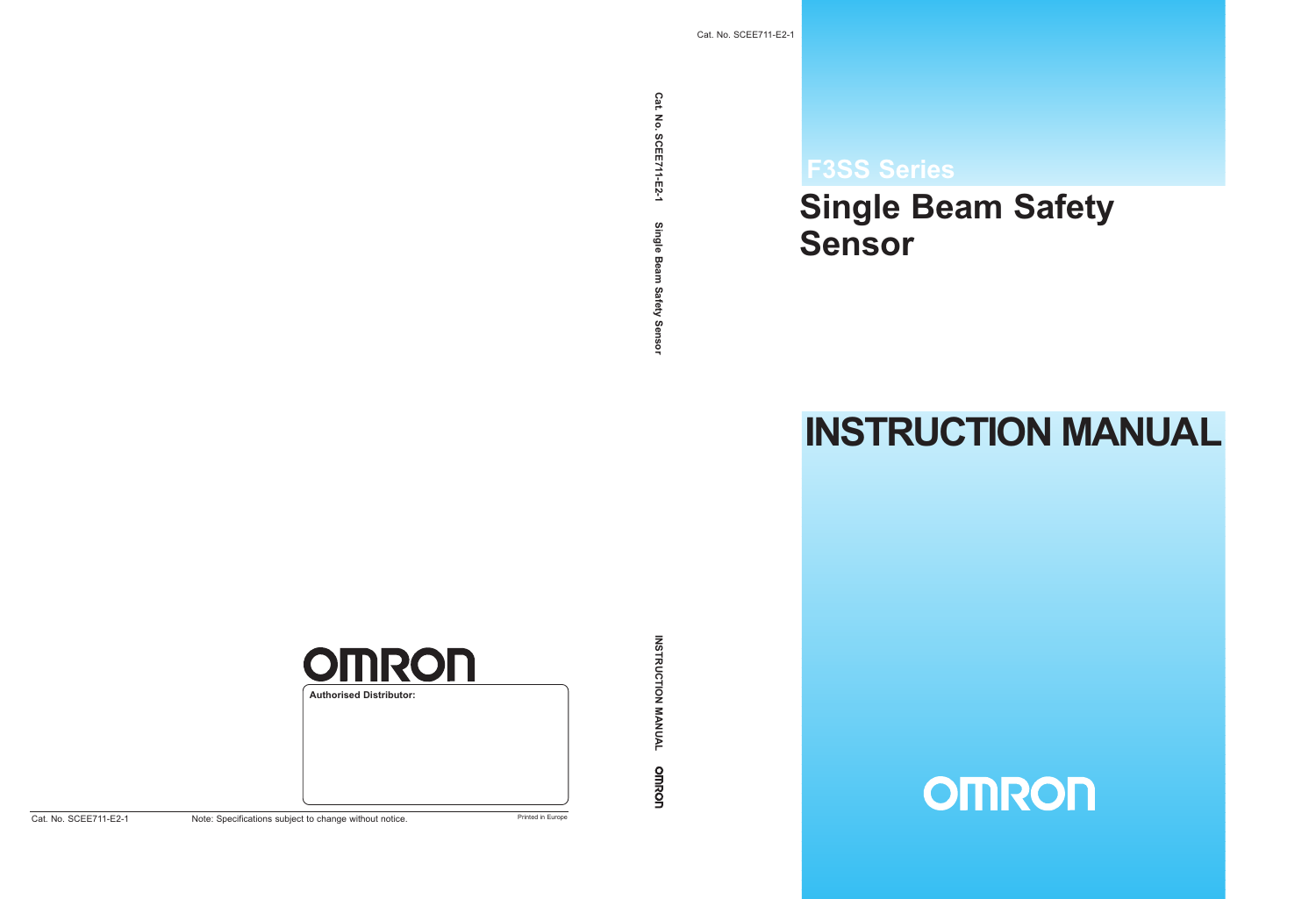## **Introduction**

Thank you for purchasing the F3SS Series Single Beam Safety Sensor.

Always heed the following points when using the F3SS:

- Make sure that personnel operating the F3SS are knowledgeable about the machine on which it is installed
- Read this manual completely and be sure you understand the information provided before attempting to operate the F3SS
- Keep the manual in a secure and convenient location and refer to it as necessary.

#### **Regulations and Standards**

- (1) The F3SS has not received the type approval provided by Article 44-2 of the Industrial Safety and Health Law of Japan. Therefore, it cannot be used in Japan as a safety device for pressing or shearing machines provided by article 42 of that law.
- (2) The F3SS complies with the following regulations and standards. IEC standard
	- IEC 61496-1 (Type 4 ESPE)
	- IEC 61496-2 (Type 4 AOPD)

#### **Notice**

**If you use the F3SS under the condition or environment shown below, be sure to use it by leaving a margin for each rating and function and taking system safety into consideration.**

- (1) Use of the F3SS under any condition or environment not described in this manual.
- (2) Use of the F3SS for devices and facilities requiring special safety (e.g., nuclear control, railway, aerospace, automobile, combustion facility, medical system, space development, and large-scale amusement machinery).

#### **Precaution on Safety**

#### **General conventions for safe use**

The following conventions are used for precautionary items in this manual in order to ensure safe and proper use of the F3SS. Items listed here are critical for safety and must be heeded at all times.

| Indicates a potentially hazardous situation which, if not avoided, could<br>WARNING<br>result in death or serious injury. |                               |  |  |  |
|---------------------------------------------------------------------------------------------------------------------------|-------------------------------|--|--|--|
|                                                                                                                           | Indicates prohibited actions. |  |  |  |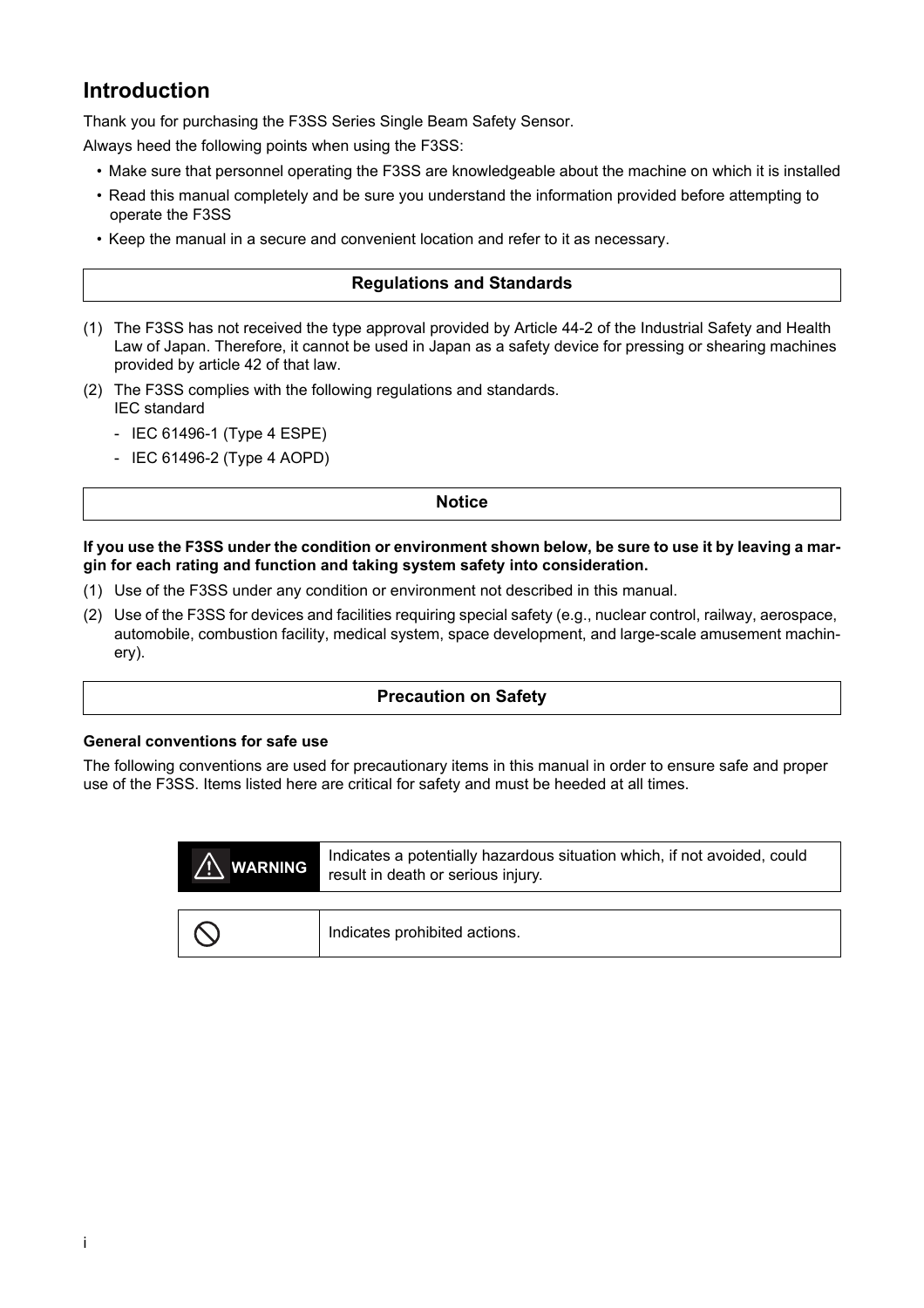## **Table of Contents**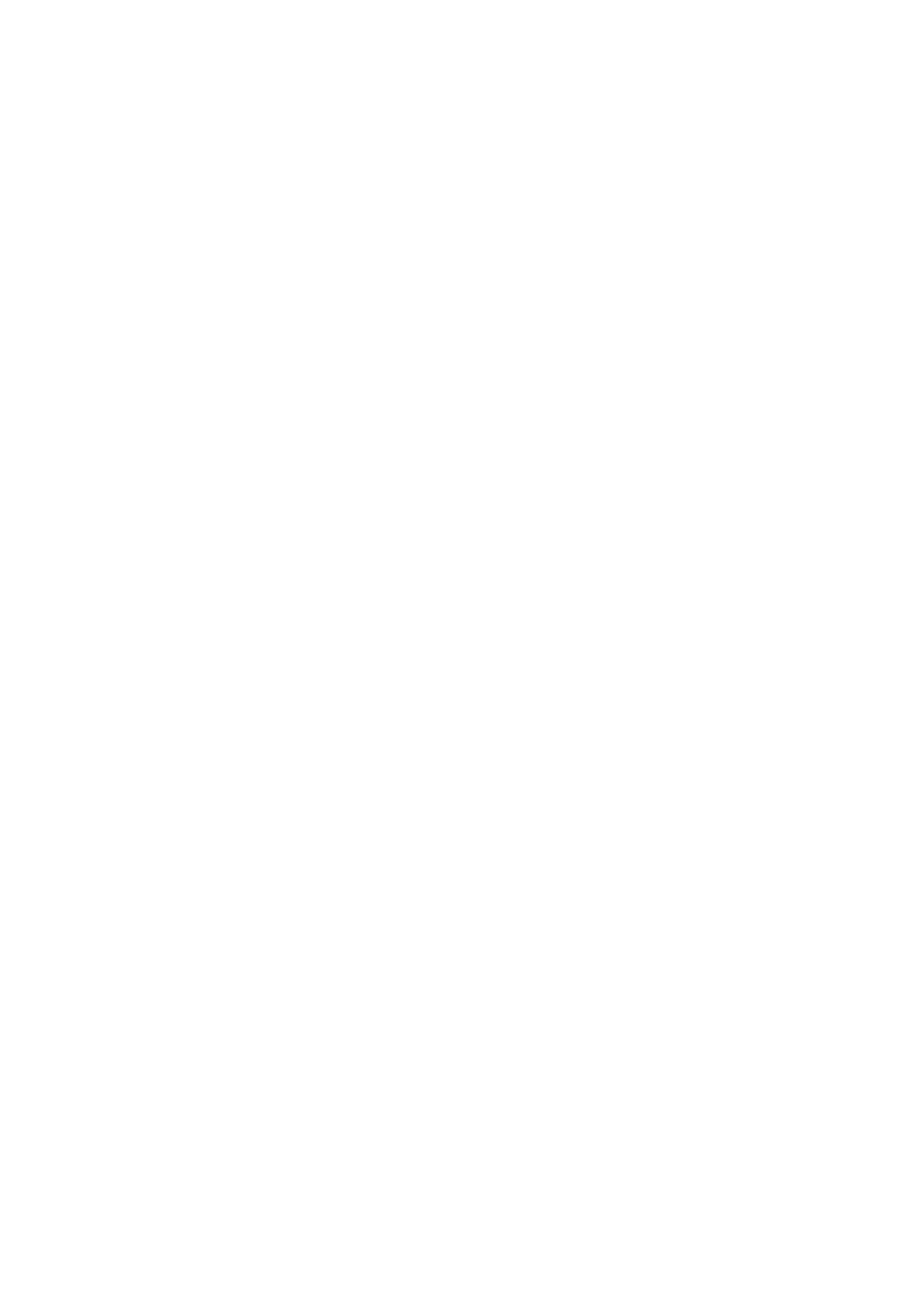## <span id="page-4-0"></span>**1 Significant Features and Requirements**

## <span id="page-4-1"></span>**1-1 F3SS General Description**

The F3SS single safety light beam is a general purpose presence sensing device. The F3SS is designed specifically for whole body detection and must not be used for point of operation guarding.

## <span id="page-4-2"></span>**1-2 Meeting Full Compliance**

Whether a specific machine application and F3SS installation meets full compliance with safety regulations depends on several items, including the proper application, installation, maintenance and operation of the F3SS. These items are the sole responsibility of the purchaser, installer and employer.

## <span id="page-4-3"></span>**1-3 Employer Responsibilities**

The employer is also responsible for the selection and training of the personnel necessary to properly install, operate and maintain the machine and its safeguarding systems. The F3SS must only be installed, checked out and maintained by a qualified person, as "a person or persons who, by possession of a recognized degree or certificate of professional training, or who, by extensive knowledge, training or experience, has successfully demonstrated the ability to solve problems relating to the subject matter and work." (ANSI B30.2-1983)

The machine operator must notify management if the machine, tooling or safety devices are not operating properly. Never use the machine if it is not in proper working order.

## <span id="page-4-4"></span>**1-3-1 Additional Requirements**

The following is a list of additional requirements you must meet before using the F3SS safety light beam.

- Never use the F3SS for point of operation guarding.
- The machine on which the F3SS is installed must be capable of stopping motion anywhere in its stroke or cycle. Do not use the F3SS on a power press with a full-revolution clutch. This product cannot be used in Japan as a safety device for pressing or shearing machines provided by article 42 of that law.
- The F3SS does not offer protection from flying objects.
- Do not use the F3SS on any device with inconsistent stopping time or inadequate control devices or mechanisms.
- Do not use the F3SS where the environment, such as severe smoke, particulate matter, or corrosive chemicals, may degrade the efficiency of the F3SS.
- When the F3SS is utilized as a safety device, the employer has the responsibility to ensure that all applicable national, federal, state and local rules, codes and regulations are satisfied.
- <span id="page-4-5"></span>• All safety-related machine control circuit elements, including pneumatic, electric or hydraulic controls must be control reliable. Control reliable is defined as: "...the device, system or interface shall be designed, constructed and installed such that a single component failure within the device, interface or system shall not prevent normal stopping action from taking place, but shall prevent a successive machine cycle..."
- Additional guarding such as mechanical guards may be required if the F3SS does not protect all points of entry into the hazardous area.
- All brakes and other stopping mechanisms and controls must be in proper working order. If the machine stop mechanisms and associated controls are not working properly, the machine may not stop safely even though the F3SS is functioning properly.
- The test procedures must be performed after any maintenance is performed on the machine controls or the F3SS. The test procedure [\(Appendix A](#page-25-0)) is contained in this manual. The user must perform (at least every three months, more often with continuous use) the preventive maintenance procedures recommended in this manual.
- Do not perform any test or repairs other than those outlined in this manual. All electrical wiring must be installed in accordance with local electrical codes and regulations.
- The user must follow all procedures in this manual for proper operation of the F3SS.
- The enforcement of these requirements is beyond OMRON's control. The employer has the sole responsibility to follow the preceding requirements and any other procedures, conditions and requirements specific to his machinery.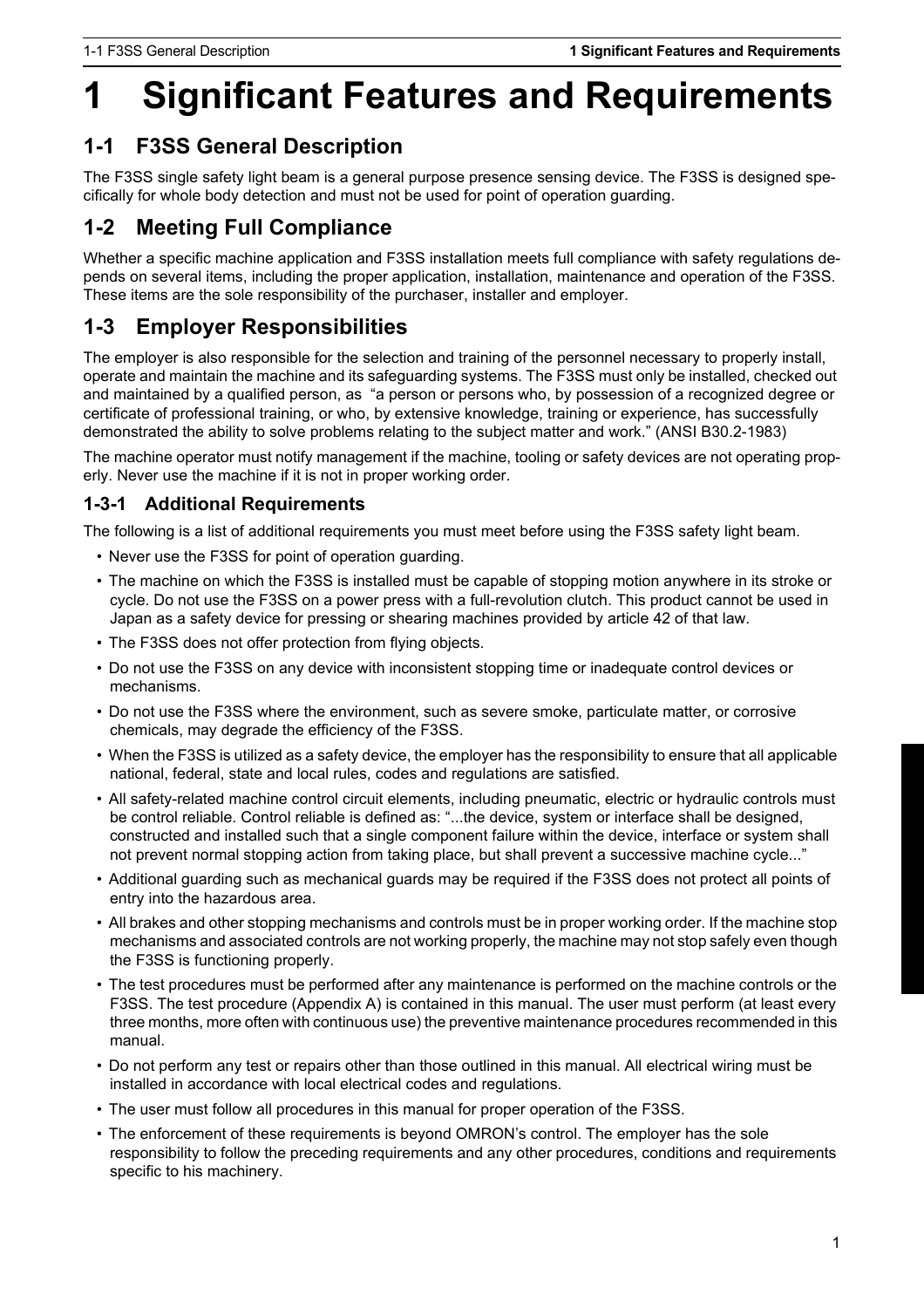## **2 Theory of Operation**

## <span id="page-5-0"></span>**2-1 F3SS System Specifications**

The F3SS is a long-range, single-beam infrared safety control designed for perimeter and access guarding. Interruption of the beam sends a stop signal to the guarded machine. A "redundant" microprocessor design combined with extensive fault mode and effects analysis provides safe, control reliable operation.

A F3SS system consists of one emitter and one receiver. No interconnecting cables or separate control enclosure are required. Maximum distance between emitter and receiver is 60 m(200 ft.).

### <span id="page-5-1"></span>**2-1-1 Technical Specifications\***

| <b>Operating range</b>           |     | $0.3 - 60$ m                                                                                                                                                            |  |  |
|----------------------------------|-----|-------------------------------------------------------------------------------------------------------------------------------------------------------------------------|--|--|
| <b>Number of beams</b>           |     | 1 (single beam)                                                                                                                                                         |  |  |
| <b>Beam diameter</b>             |     | 31 mm                                                                                                                                                                   |  |  |
| Minimum object resolution        |     | Opaque object, ø31 mm or more                                                                                                                                           |  |  |
| <b>Orientation angle</b>         |     | Emitter and receiver: $\pm 2.5^{\circ}$ maximum, at operating range longer than 3<br>m (IEC61496-2).                                                                    |  |  |
| Light source (emission waveform) |     | Infrared LED (880 nm)                                                                                                                                                   |  |  |
| Power supply voltage             |     | 24 VDC ±10%, ripple (p-p) 5% or less                                                                                                                                    |  |  |
| Rise time after power ON         |     | Within 4 seconds                                                                                                                                                        |  |  |
| <b>Current consumption</b>       |     | Emitter: 170 mA max.<br>Receiver: 800 mA max.                                                                                                                           |  |  |
| <b>Operating mode</b>            |     | Either of the following modes is selectable by the select switch of the<br>receiver:<br>Auto start<br><b>Start interlock</b><br>Start/restart interlock                 |  |  |
| <b>Control output</b>            |     | PNP transistor output x 2 outputs, load current 250 mA or less (resid-<br>ual voltage 1V or less) (excluding voltage drop due to cable exten-<br>sion), ON at light ON. |  |  |
| <b>Protective circuit</b>        |     | Output load is short-circuit protected, inverted power supply connec-<br>tion is protected.                                                                             |  |  |
| Response time (ON-->OFF)         |     | 35 ms or shorter                                                                                                                                                        |  |  |
| <b>Ambient temperature</b>       |     | 0-55°C at operation and storage (non-icing, non-condensing)                                                                                                             |  |  |
| <b>Ambient humidity</b>          |     | 35-95% RH at operation and storage (non-condensing)                                                                                                                     |  |  |
| <b>Resistance to vibration</b>   |     | Malfunction and durability: 10-55 Hz, double amplitude 0.7 mm, X, Y<br>and Z-direction, 20 sweeps                                                                       |  |  |
| <b>Shock resistance</b>          |     | Malfunction and durability: 100 m/s <sup>2</sup> , X, Y and Z-direction, 1000 times                                                                                     |  |  |
| <b>Protective structure</b>      |     | IEC60529 IP65                                                                                                                                                           |  |  |
| <b>Connecting method</b>         |     | Connect by terminal block on internal board.                                                                                                                            |  |  |
| Weight (packaged)                |     | 2.5kg                                                                                                                                                                   |  |  |
| <b>Material</b><br>Case          |     | Aluminum                                                                                                                                                                |  |  |
|                                  | Cap | Aluminum                                                                                                                                                                |  |  |
| <b>Accessories</b>               |     | Mounting hardware, operating instructions, caps for unused conduits                                                                                                     |  |  |
| <b>Applicable standard</b>       |     | IEC(EN)61496-1 TYPE4 ESPE *1<br>IEC61496-2 TYPE4 AOPD *2                                                                                                                |  |  |

\*1. ESPE(Electro-Sensitive Protective Equipment)

\*2. AOPD(Active Opto-electronic Protective Devices)

\*Specifications subject to change without notice.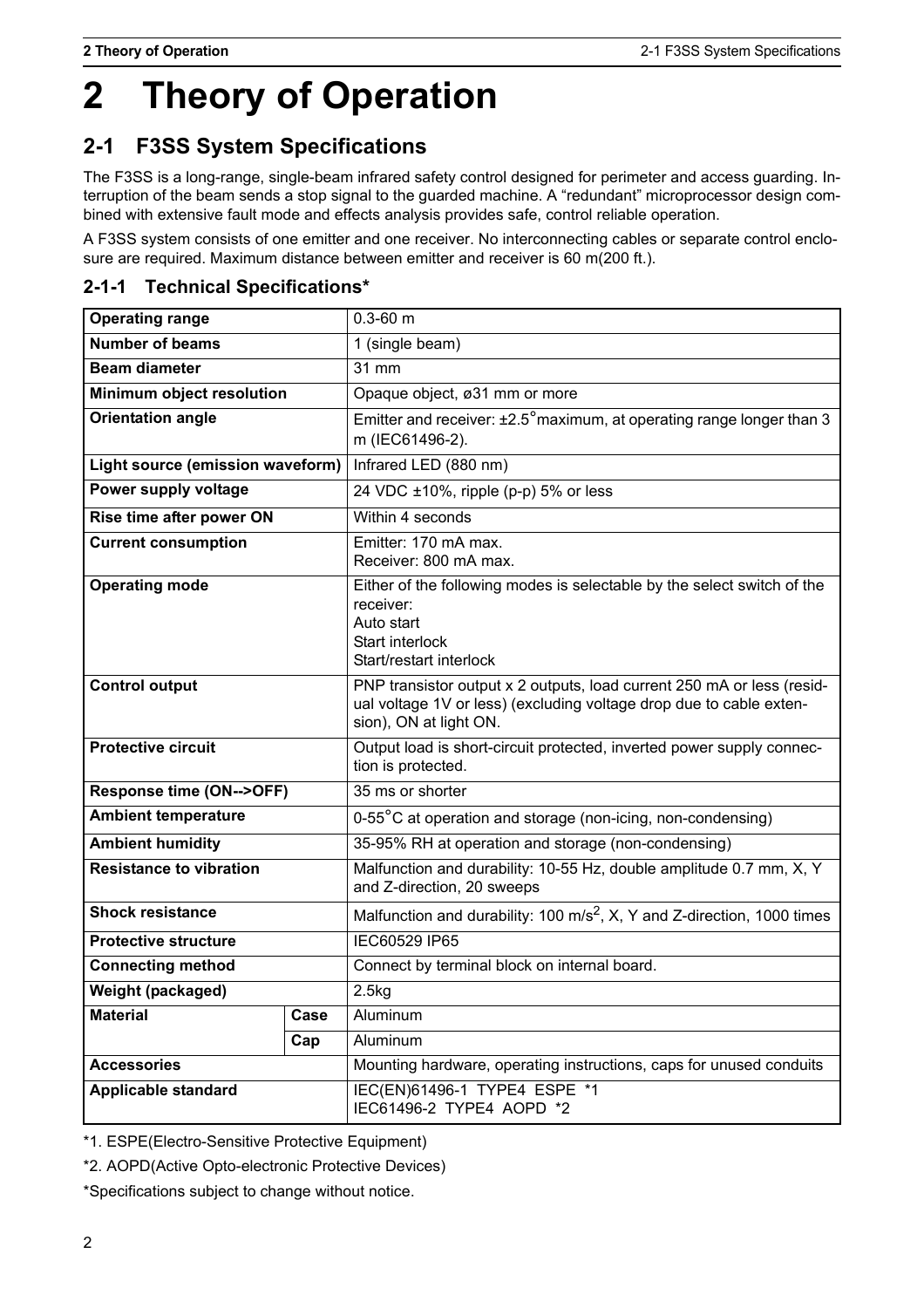

Figure 2-1 Typical Installation



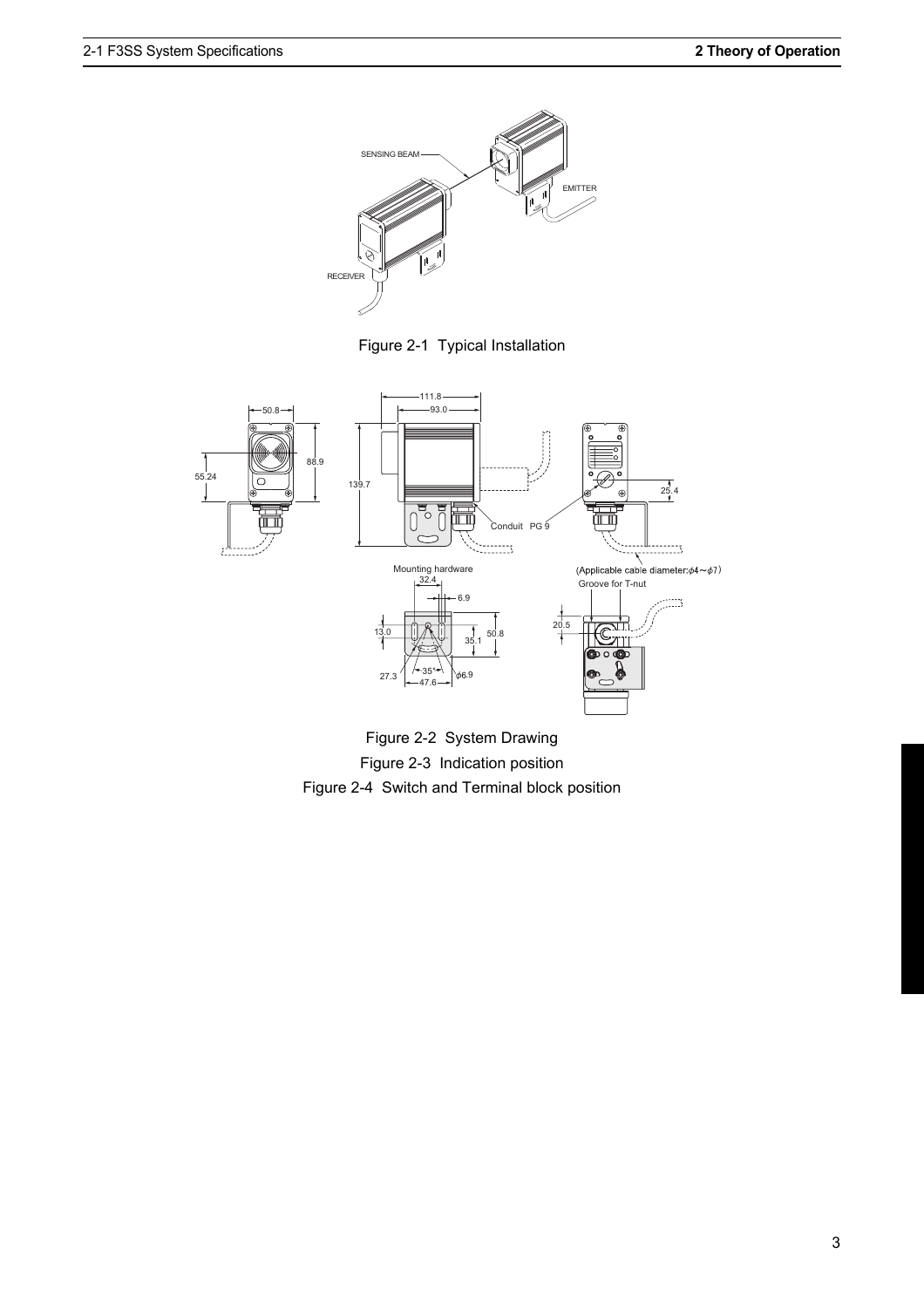## <span id="page-7-0"></span>**3 Description of Controls**

## <span id="page-7-1"></span>**3-1 Access to Controls**

All switches and terminal blocks located on internal printed circuit assemblies (PCA) are accessed by removing the four captive screws which hold the emitter and receiver rear covers in place. For ease of access the PCA will slide approximately 1/2 way out of the housing. A stop is installed to keep the PCA from sliding completely out of the housing.

On emitter and receiver models two ports, threaded PG9 are provided for entry of cables. One is on the bottom surface and one is on the rear cover. A threaded plug is provided for the unused port.

### <span id="page-7-2"></span>**3-1-1 Emitter Indicator Lights**

The front panel of the emitter has two indicator lights:

| Amber | Indicates that the emitter has powered-up correctly.                                                                                     |
|-------|------------------------------------------------------------------------------------------------------------------------------------------|
| Red   | Indicates that a emitter fault (DIP switch set to invalid setting or changed after power-up)<br>was detected after application of power. |

### <span id="page-7-3"></span>**3-1-2 Receiver Indicator Lights**

The front panel of the receiver has four indicator lights:

| Green  | Run. The infrared beam is not interrupted.                                                                                                                                                                                                                                                                         |
|--------|--------------------------------------------------------------------------------------------------------------------------------------------------------------------------------------------------------------------------------------------------------------------------------------------------------------------|
| Red    | Stop. The infrared beam has been interrupted or is out of alignment.                                                                                                                                                                                                                                               |
| Yellow | Interlock. The system has interlocked. The fault must be corrected before the system can be<br>reset.                                                                                                                                                                                                              |
| Amber  | Signal Strength. For use as an alignment aid. Status interpreted as follows:<br>Steady on: Strong Signal Strength<br>Flashing: Weak Signal Strength<br>Off: Out of Alignment or Beam Blocked.<br>A flashing signal strength indicator may be acceptable at long range or when using mirrors<br>in an installation. |

The rear panel of the receiver has two diagnostic indicator lights labeled F1 and F2. These lights flash at different rates to provide troubleshooting assistance. The faults indicated by the number of flashes are detailed in the troubleshooting section of this manual.

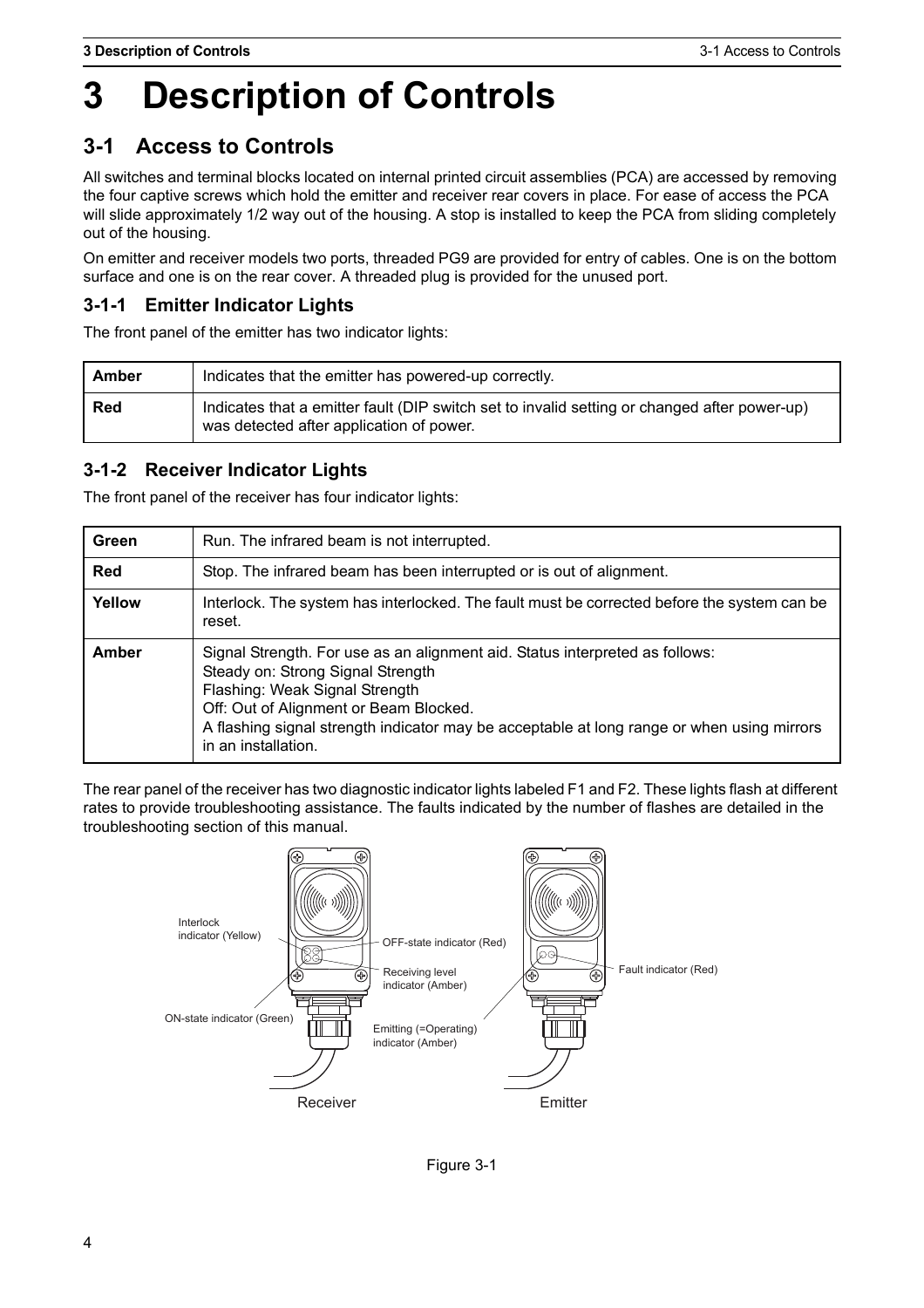## <span id="page-8-4"></span><span id="page-8-0"></span>**3-1-3 Receiver Operating Mode Switch**

The system can be set for three possible operating modes:

| <b>Start/Restart Interlock</b> | Upon power-up a start signal (press & release) is required before system can<br>enter normal operation. If the infrared beam is obstructed, the output relays will<br>not reset after a beam obstruction is removed until a start signal has been given<br>to the receiver. This is the mode most often used for perimeter guarding. |
|--------------------------------|--------------------------------------------------------------------------------------------------------------------------------------------------------------------------------------------------------------------------------------------------------------------------------------------------------------------------------------|
| <b>Start Interlock Mode</b>    | Upon power-up a start signal (press & release) is required before system can<br>enter normal operation. If the infrared beam is obstructed, the output relays will<br>reset after a beam obstruction is removed, without requiring a start signal.                                                                                   |
| <b>Automatic Restart</b>       | Upon power-up the system will enter normal operation. If the infrared beam is<br>obstructed, the output relays will reset after a beam obstruction is removed, with-<br>out requiring a start signal.                                                                                                                                |

<span id="page-8-1"></span>Details on operating mode set-up are given in the installation section.

### **3-1-4 Emitter and Receiver Code Switches**

The infrared beam from a F3SS emitter must be set for one of four possible codes. The beam is coded to avoid cross talk from adjacent units and improve immunity to weld flash and sources of ambient light.

Both the emitter and receiver must be set to the same code in order to "talk" with one another. See installation section for switch setting details.

## <span id="page-8-2"></span>**3-1-5 Safety Outputs**

Two safety solid-state relay outputs are provided. Each output sources (PNP) up to 0.25 Amps at 24VDC.(voltage level varies with supply voltage)

### <span id="page-8-3"></span>**3-1-6 Remote Start Switch (optional)**

The Start switch is a normally closed, momentary switch that connects between the Start and Start Return terminals of the receiver terminal block. A valid Start signal is a press and release of the switch. The receiver start circuit applies about 5mA DC current through the switch contacts and a pulse of approximately 100mA, 20mS when the switch contacts are initially closed.

- In Automatic Start mode a start switch is not required and the terminals can be left open.
- In Start Interlock and Start/Restart Interlock modes the start switch is required to exit Interlock. In all modes, a Start switch can be used to reset an interlock caused by a fault, once the fault is removed.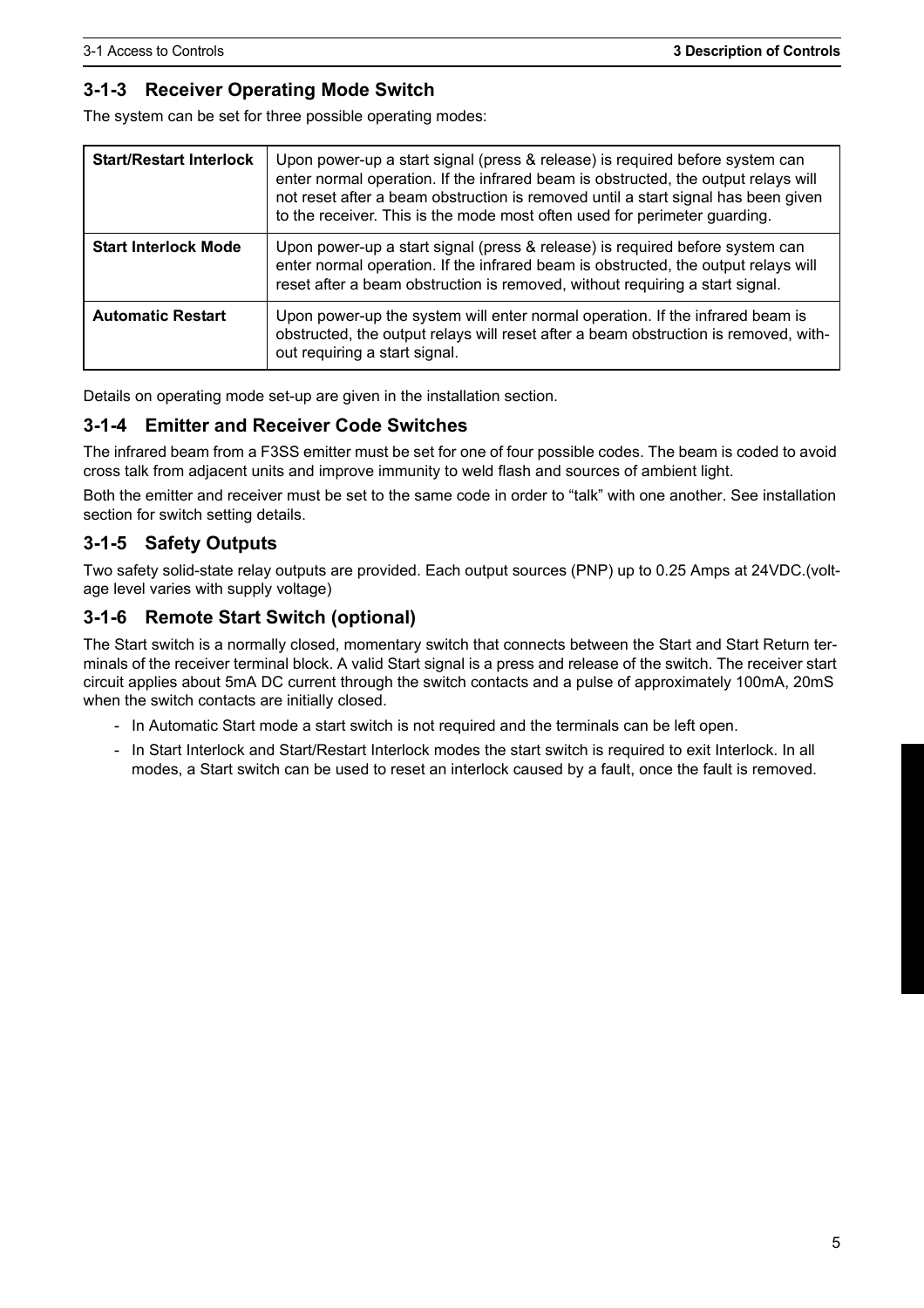## <span id="page-9-0"></span>**4 Installation**

## <span id="page-9-1"></span>**4-1 User Responsibility**

#### **WARNING**  $\bigwedge$

Please read this information completely before starting the installation procedure. A F3SS should only be installed, checked out and maintained by a qualified person. It is important that the user be familiar with the installation requirements, safe mounting distance, controls and features before using the F3SS.

If the F3SS is used as a safety device, the user has the responsibility to insure that applicable national, federal and local safety rules, codes and regulations are satisfied. In addition, the user should insure that all machine operators, maintenance personnel, electricians, supervisors, etc. are familiar with and understand all instructions regarding the use of the F3SS, the machinery on which it is installed and the appropriate safety regulations.

## <span id="page-9-2"></span>**4-1-1 User Responsibility**

The user has the responsibility to perform all maintenance as required by OMRON on the F3SS and to insure that the guarded machine is properly tested, guarded, and inspected as specified by its manufacturer.

## <span id="page-9-3"></span>**4-2 Installation Procedure**

It is recommended that you follow the following steps be taken when installing a F3SS system:

- **1. Carefully read and follow the information presented in Section 1-Significant Features and Requirements of this manual.**
- **2. Calculate the minimum safe mounting distance to place the F3SS away from the point of hazardous operation. Also, perform calculation to assure that reflective surface interference will not create a safety hazard.**
- **3. Select and set emitter and receiver to proper transmit code and operating mode.**
- **4. Mount emitter and receiver where determined in step 2.**
- **5. Make proper electrical and control connections.**
- **6. Apply power and align**
- <span id="page-9-4"></span>**7. Test F3SS for proper operation. See Checkout and Test Procedure Logs in Appendix A**

## **4-3 Perimeter Guarding Special Requirements**

Perimeter guarding is a common application for the F3SS and refers to an installation where a F3SS is generally positioned around the outside perimeter of a machine or robot to be guarded. This could leave sufficient space for an operator to stand between the F3SS and the machine.

For perimeter guarding installation, the guarded machine or robot must be wired such that any detected interruption of the F3SS beam will cause an immediate stop of the hazardous motion. The machine or robot must only be restarted by the actuation of a start switch. This start switch must be located outside the area of hazardous motion and positioned such that the hazardous area can be observed by the switch operator. This would prevent a machine from automatically restarting once the obstruction is no longer detected by the F3SS.

#### **WARNING** Λ

Perimeter guarding installations must not allow a machine or robot to restart automatically. Use a start switch placed outside and within view of the hazardous area.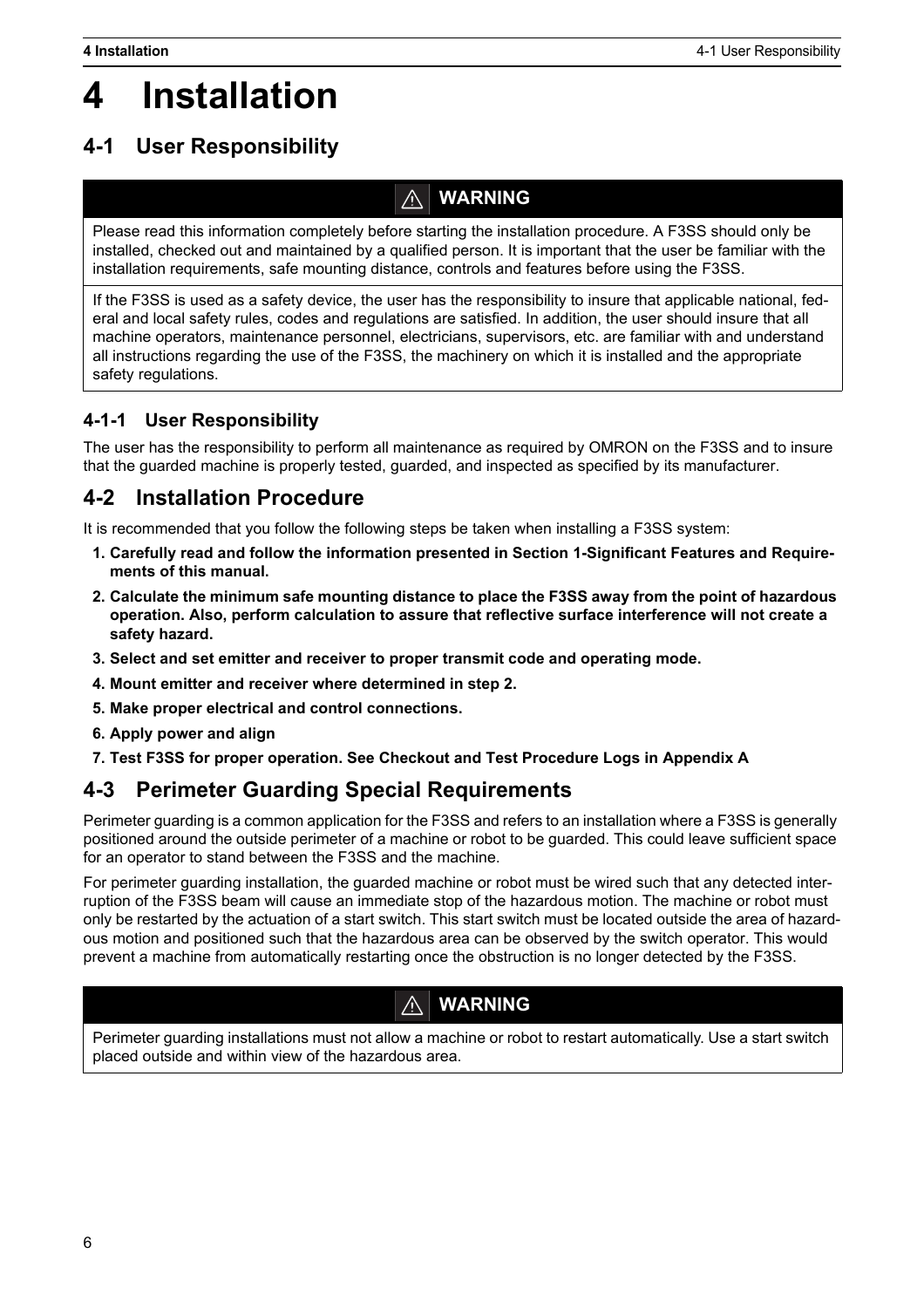## <span id="page-10-0"></span>**4-4 Minimum Safe Mounting Distance and Mounting Height**

## **WARNING**

The proper calculation of the safe mounting distance is an important installation step. Never just install a F3SS at any convenient location without regard to the safety distance. If the emitter and receiver are mounted too close to the point of operation hazard, the machine may not stop in time to prevent operator injury.

The best information available on safe mounting distance and mounting height comes from the preliminary European standard EN999:1998 sections 6.1.4 and 6.1.5.

Section 6.1.5 suggests that single height beams should only be considered where they are parallel to the ground and the beam is broken by a person's body in the upright position.

Where the risk assessment allows a single height beam to be used alone then the minimum distance shall be calculated using the following formula:

 $S = (K \times T) + C$ 

Where:

S = the minimum distance from the danger zone to the detection point, line, plane or zone;

K = a parameter in mm(inches) per second, derived from data on approach speeds of the body or parts of the body. It is recommended that a minimum value of 1600mm/sec(63 in/sec) be used. Faster speeds may be warranted. To quote from ANSI standard B11.19-1990, "The value of the hand speed constant, K, has been determined by various studies and although these studies indicate speed of 1600mm/sec(63 in/sec) to over 2450mm/ sec(100 in/sec), they are not considered conclusive determinations. The user should consider all factors, including the physical ability of the operator, when determining the value of K to be used."

T = the overall system stopping performance(second). T must include the response time of controls, clutches, braking systems and the F3SS (35 mS) and the time for the machine to cease hazardous motion. Add a percentage increase factor as recommended by the machine manufacturer, to allow for deterioration of the clutch and braking system.

C = an additional distance in mm(inches), based on intrusion towards the danger zone prior to the actuation of the protective equipment. In the case of the F3SS, 1200mm(48 inches)

Example:

S = (1600mm/sec x 0.250sec) + 1200mm

- = 400mm + 1200mm
- = 1600mm(63.75in)

When using a single beam, a mounting height of 750mm(29 inches) from the ground or reference plane has been found in industry to be a practical solution to the problems of inadvertent access from stepping over or bending under the beam.

When multiple single beams are employed, the following table presents beam mounting heights which have been found to be practical in application:

| <b>Number of Beams</b> | Heights above reference plane, such as floor: mm(inches) |  |  |  |
|------------------------|----------------------------------------------------------|--|--|--|
|                        | 400, 900(16, 36)                                         |  |  |  |
|                        | 300, 700, 1100(12, 28, 43)                               |  |  |  |
|                        | 300, 600, 900, 1200(12, 24, 36, 48)                      |  |  |  |

#### Table 4-1 Practical Beam Mounting Heights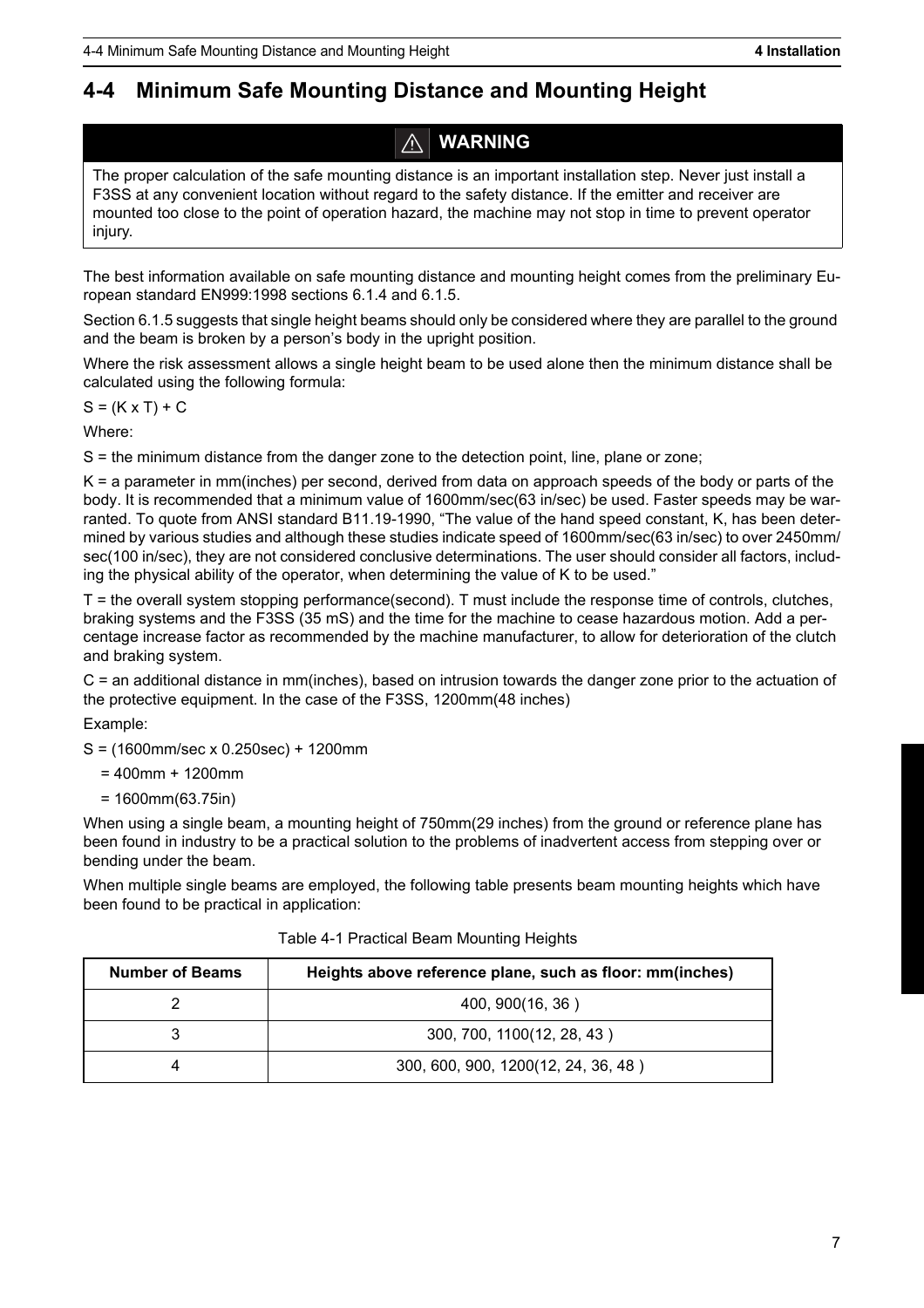

Figure 4-1 Installation Example Using Mirrors

## <span id="page-11-0"></span>**4-5 Switch Settings**

#### <span id="page-11-1"></span>**4-5-1 Emitter and Receiver Code Switches**

Both the emitter and the receiver must be set to the same code. Switch settings other than those given below will result in a fault condition.

| Code # |                       | <b>Emitter Dip Switch</b> |            | <b>Receiver Dip Switch Position</b> |            |            |            |  |
|--------|-----------------------|---------------------------|------------|-------------------------------------|------------|------------|------------|--|
|        | <b>Position (SW1)</b> |                           |            |                                     | (SW1)      | (SW2)      |            |  |
|        | $\mathbf{2}$          | 3                         | 4          | 3                                   |            | 3          | 4          |  |
| A      | <b>OFF</b>            | OFF                       | <b>OFF</b> | <b>OFF</b>                          | <b>OFF</b> | <b>OFF</b> | <b>OFF</b> |  |
| B      | <b>OFF</b>            | <b>ON</b>                 | <b>ON</b>  | <b>ON</b>                           | <b>OFF</b> | <b>ON</b>  | <b>OFF</b> |  |
| C      | <b>ON</b>             | <b>OFF</b>                | <b>ON</b>  | <b>OFF</b>                          | <b>ON</b>  | <b>OFF</b> | ON         |  |
| D      | <b>ON</b>             | <b>ON</b>                 | <b>OFF</b> | <b>ON</b>                           | <b>ON</b>  | <b>ON</b>  | ON         |  |

### <span id="page-11-2"></span>**4-5-2 Operating Mode Switches**

Operating modes are described on page ["Receiver Operating Mode Switch" on page 5.](#page-8-4) Positions 1 & 2 on SW1 and SW2 in the receiver are used to set the operation mode. Switch settings are given below:

|                                | <b>Receiver DIP Switch Position (SW1 &amp; SW2)</b> |            |  |  |  |
|--------------------------------|-----------------------------------------------------|------------|--|--|--|
| <b>Operating Mode</b>          |                                                     | 2          |  |  |  |
| <b>Automatic Start</b>         | ΟN                                                  | ON         |  |  |  |
| <b>Start Interlock</b>         | <b>OFF</b>                                          | ON         |  |  |  |
| Not Valid                      | ON                                                  | <b>OFF</b> |  |  |  |
| <b>Start/Restart Interlock</b> | OFF.                                                | <b>OFF</b> |  |  |  |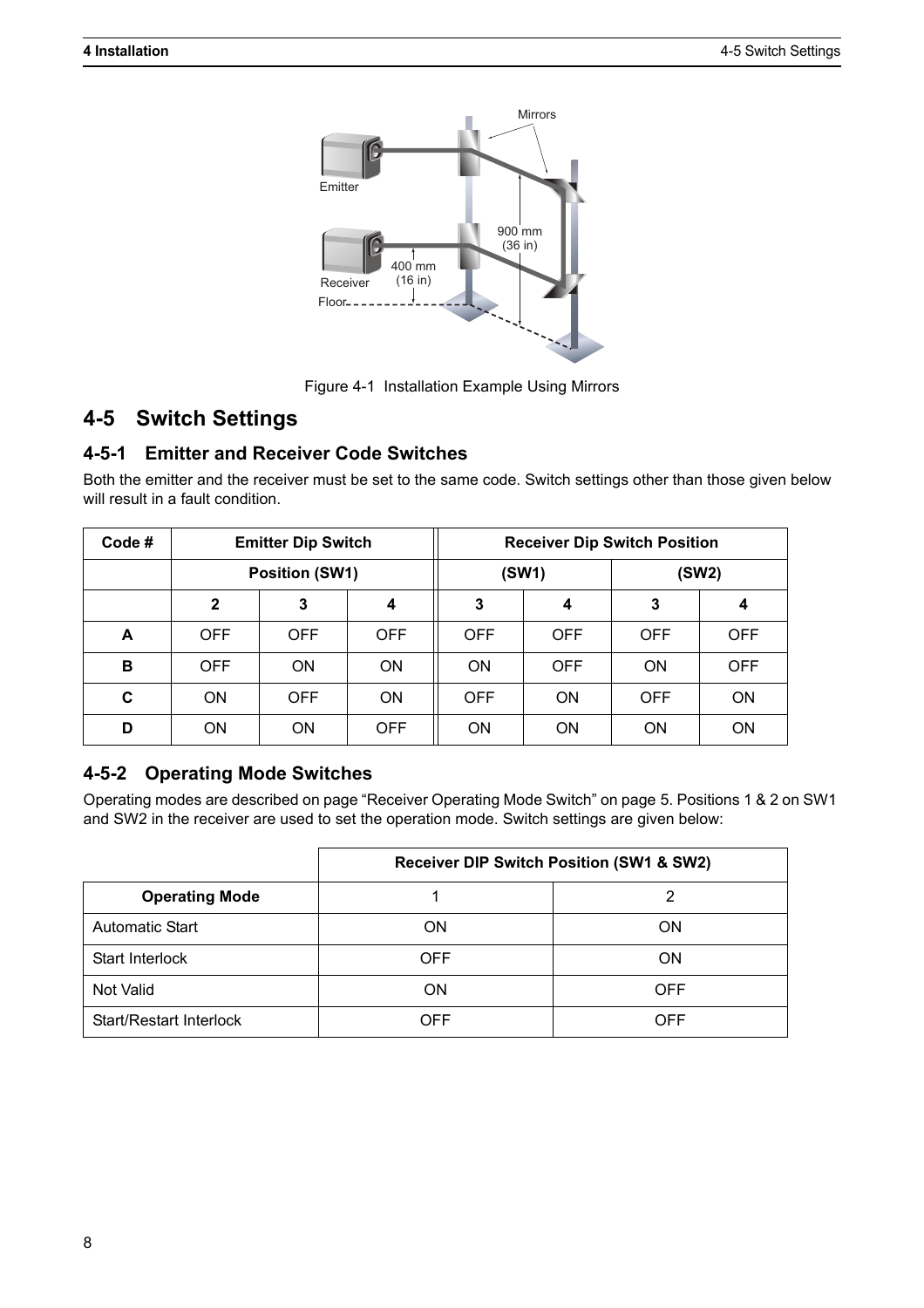When determining which operating mode to select, it may be helpful to consult the functional flow charts which follow.

|  | START/RESTART INTERLOCK FUNCTION |
|--|----------------------------------|
|--|----------------------------------|

|                                                     |                                                                           |                | Indicators       |                           |                                      |                                                             |
|-----------------------------------------------------|---------------------------------------------------------------------------|----------------|------------------|---------------------------|--------------------------------------|-------------------------------------------------------------|
|                                                     | <b>F3SS Status</b>                                                        | Run<br>Green   | Stop<br>Red      | Interlock Alian<br>Yellow |                                      | Solid-State<br><b>Safety Output</b><br>Amber Current Source |
| Power Off                                           | Power Supply "Off"                                                        |                |                  |                           | C.                                   | Off                                                         |
| <b>Apply Power</b>                                  | Power-Up Inhibit Condition                                                |                | $(\ )$           |                           |                                      | Off                                                         |
| Open and then Close<br><b>Start Switch Contacts</b> | <b>Restart Signal</b>                                                     |                | ſ.               |                           | Flashing<br>$\overleftarrow{\sigma}$ | On                                                          |
| Machine MPCE Contacts<br><b>Close Machine Start</b> | Sensing Beam Clear<br>Machine Run                                         |                | t i              |                           | Steady                               | On                                                          |
| Machine Run                                         | Machine Run Condition                                                     |                | ſ.               |                           |                                      | On                                                          |
| Interrupt Sensing Beam                              | Sensing Beam Blocked<br><b>Guard Interlock Condition</b>                  |                | $(\ )$           |                           |                                      | Off                                                         |
| Machine MPCE Contacts<br>Open Machine Stop          | Sensing Beam Blocked<br><b>Guard Interlock Condition</b>                  |                | $\overline{(-)}$ |                           | n.                                   | Off                                                         |
| Sensing Beam Clear                                  | Reset of Restart Interlock<br>(rerquires Restart before machine will run) | 53             |                  |                           |                                      | Off                                                         |
| Open and then Close<br><b>Start Switch Contacts</b> | <b>Restart Signal</b><br>(resumes Machine Run condition)                  | $\overline{ }$ |                  |                           |                                      | On                                                          |
|                                                     |                                                                           |                |                  |                           |                                      |                                                             |

Indicator On C Indicator Off

#### Figure 4-2 Start / Restart Interlock Mode Functional Flow Chart

|                                                     |                                     |              | Indicators  |                     |                                 |                                                      |
|-----------------------------------------------------|-------------------------------------|--------------|-------------|---------------------|---------------------------------|------------------------------------------------------|
|                                                     | <b>F3SS Status</b>                  | Run<br>Green | Stop<br>Red | Interlock<br>Yellow | Align                           | Solid-State<br>Safety Output<br>Amber Current Source |
| Power Off                                           | Power Supply "Off"                  |              |             |                     |                                 | Off                                                  |
| <b>Apply Power</b>                                  | Power-Up Inhibit Condition          |              |             |                     |                                 | Off                                                  |
| Open and then Close<br><b>Start Switch Contacts</b> | <b>Restart Signal</b>               | ( )          |             |                     | Flashing<br>$\overline{\sigma}$ | On                                                   |
| Machine MPCE Contacts<br>Close Machine Start        | Sensing Beam Clear<br>Machine Start |              |             |                     | Steady                          | On                                                   |
| Machine Run                                         | Machine Run Condition               | $(\quad)$    |             |                     |                                 | On                                                   |
| Interrupt Sensing Beam                              | Sensing Beam Blocked                |              |             |                     |                                 | Off                                                  |
| Machine MPCE Contacts<br>Open Machine Stop          | Sensing Beam Blocked                |              |             |                     | 75                              | $\bigcirc$ ff                                        |
| Sensing Beam Clear                                  | Sensing Beam Clear                  |              |             |                     |                                 | On                                                   |

#### START INTERLOCK MODE FUNCTION

Indicator On  $\bigcirc$  Indicator Off

Figure 4-3 Start Interlock Mode Functional Flow Chart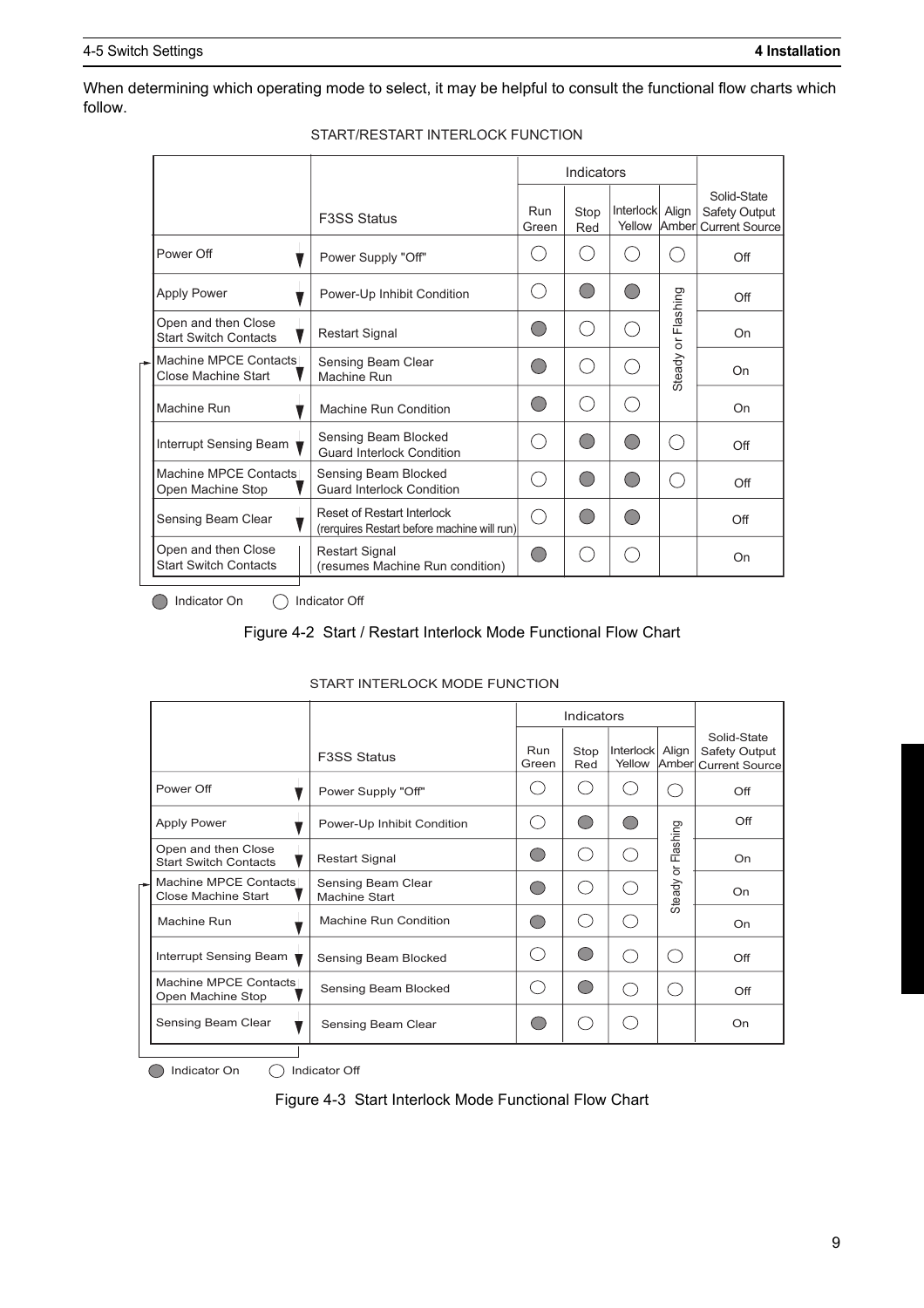|  |                                                     | Indicators                          |                  |                  |                     |                                      |                                                      |
|--|-----------------------------------------------------|-------------------------------------|------------------|------------------|---------------------|--------------------------------------|------------------------------------------------------|
|  |                                                     | <b>F3SS Status</b>                  | Run<br>Green     | Stop<br>Red      | Interlock<br>Yellow | Align                                | Solid-State<br>Safety Output<br>Amber Current Source |
|  | Power Off                                           | Power Supply "Off"                  |                  |                  |                     |                                      | Off                                                  |
|  | <b>Apply Power</b>                                  | Power-Up                            | $\overline{(-)}$ | С.               |                     | Flashing<br>$\overleftarrow{\sigma}$ | On                                                   |
|  | Machine MPCE Contacts<br><b>Close Machine Start</b> | Sensing Beam Clear<br>Machine Start |                  |                  |                     |                                      | O <sub>n</sub>                                       |
|  | Machine Run                                         | <b>Machine Run Condition</b>        | $\overline{ }$   |                  |                     | Steady                               | O <sub>n</sub>                                       |
|  | Interrupt Sensing Beam                              | Sensing Beam Blocked                |                  | $\overline{(\ }$ |                     |                                      | Off                                                  |
|  | Machine MPCE Contacts<br>Open Machine Stop          | Sensing Beam Blocked                |                  |                  |                     | .                                    | $\overline{C}$                                       |
|  | Sensing Beam Clear                                  | Sensing Beam Clear                  | $\overline{(\ }$ |                  |                     |                                      | O <sub>n</sub>                                       |

#### AUTOMATIC START FUNCTIONAL FLOW CHART

Indicator On  $\bigcirc$  Indicator Off

Figure 4-4 Automatic Start Mode Functional Flow chart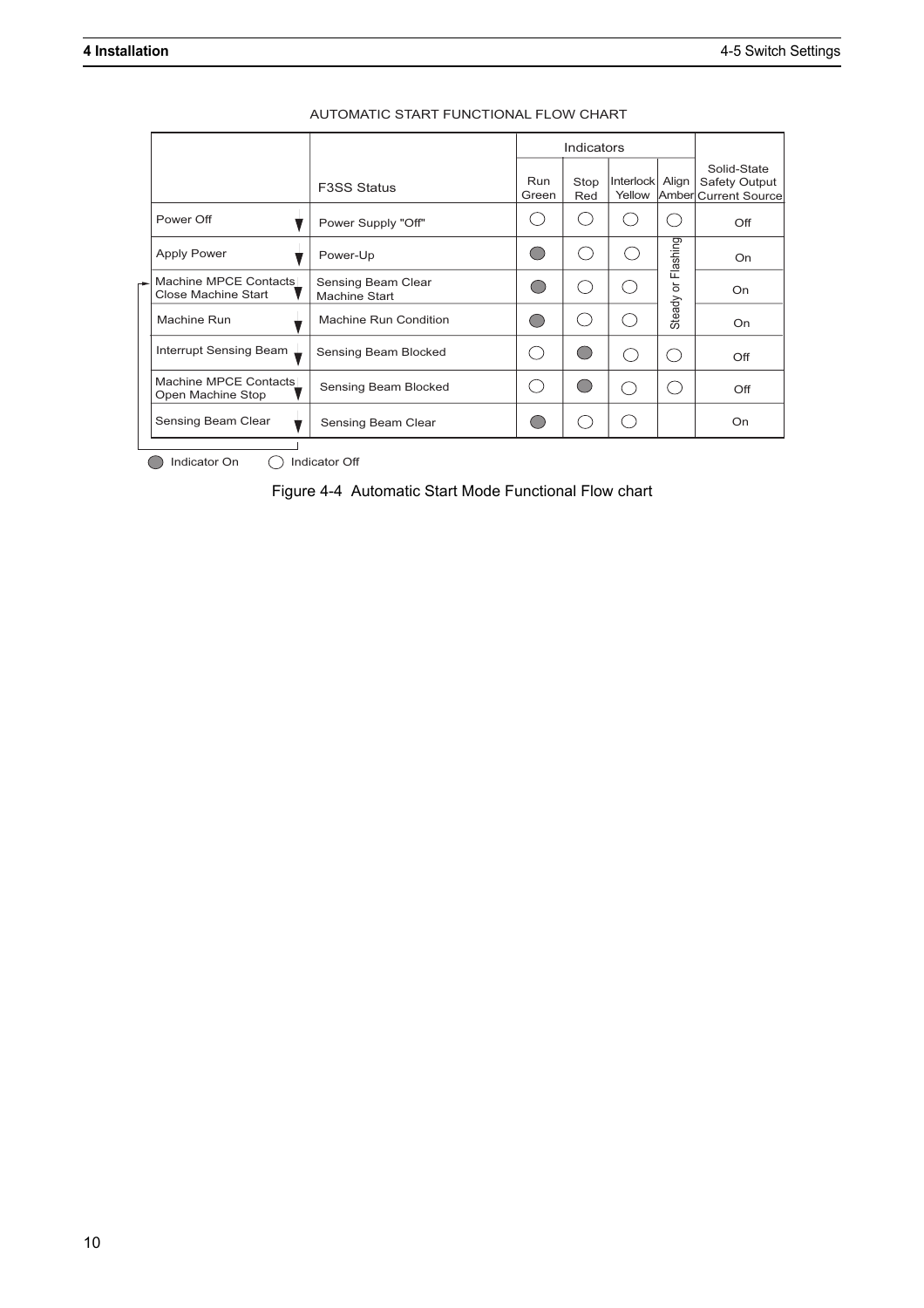



Figure 4-5 Switches and Terminals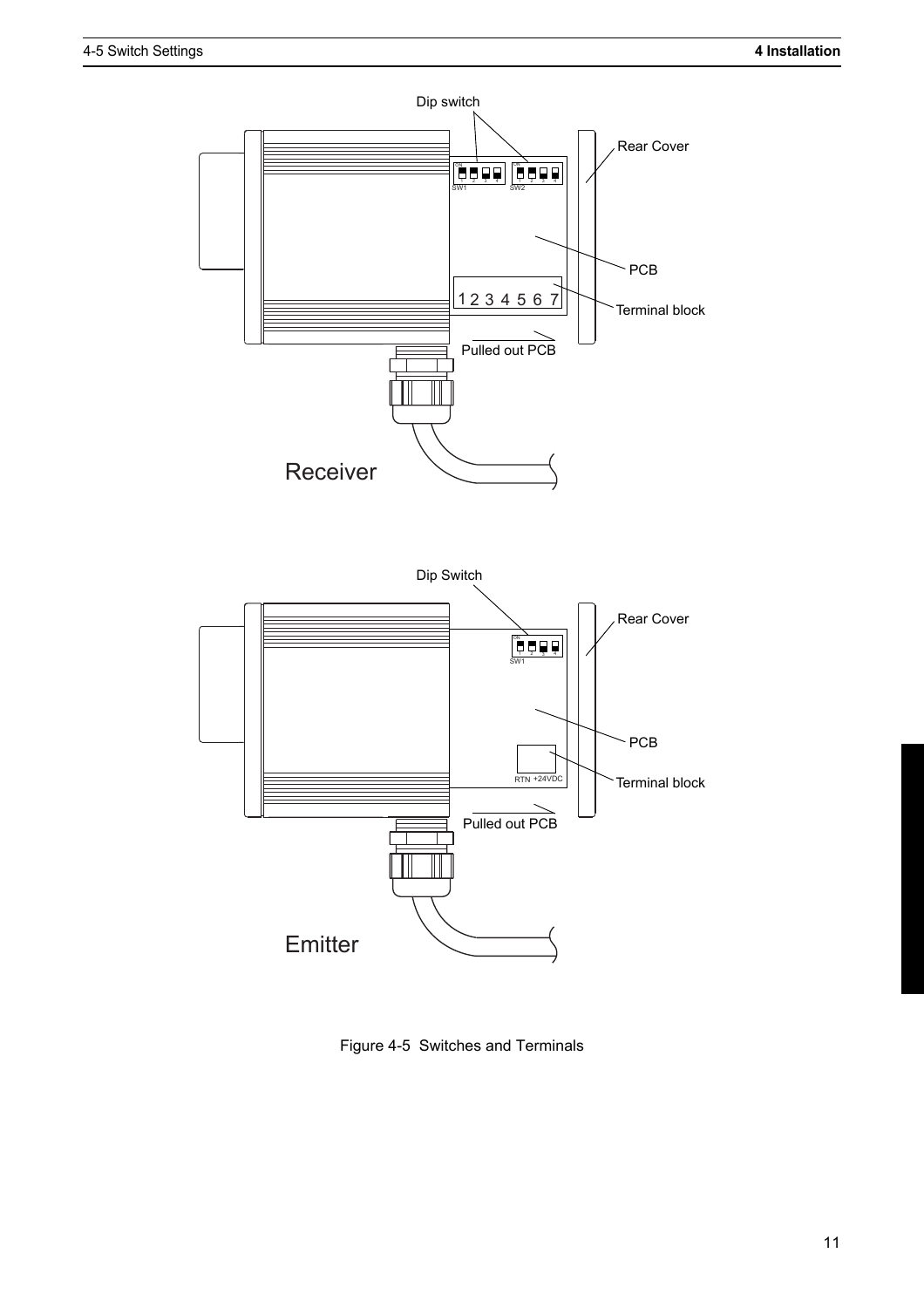## <span id="page-15-0"></span>**4-6 Electrical Connections**

#### **WARNING** Λ

All electrical connections must be made by qualified personnel only and in accordance with local and national electrical codes and regulations. Shut off all power to the machine and the controller before connecting. Never allow any metal filings or chips to enter a F3SS enclosure and possibly impair the function of the F3SS.

**Hint:** When wiring to F3SS components, leave the wires just long enough to allow the printed circuit board to be withdrawn to the extent allowed by its stops. For ease of connection and servicing, OMRON recommends the use of 18 AWG wire when connecting the F3SS to a machine control system.

### <span id="page-15-1"></span>**4-6-1 Emitter Electrical Connections**

The only connections which can be made inside the emitter are those for input power. Terminals for input power are provided on terminal block J3 at the bottom of the board. The printed circuit boards are labeled for proper connection.

| <b>Terminal</b><br><b>Block</b> | <b>Terminal</b><br><b>Name</b> | <b>Function</b> | <b>Terminal Block Illustration</b>      |
|---------------------------------|--------------------------------|-----------------|-----------------------------------------|
| J3                              | +24VDC                         | $+24VDC$        | Terminal Block as viewed from top/front |
|                                 | <b>RTN</b>                     | $OV$ (GND)      | ∾<br>$\circ$<br>RTN +24VDC              |

#### Table 4-2 Emitter Terminal Block

### <span id="page-15-2"></span>**4-6-2 Receiver Electrical and Control Connections**

Control and electrical connections are made inside the receiver on terminal block J5 at the bottom corner of the board. Terminal positions and functions are as follows:

| <b>Terminal</b><br><b>Block</b> | <b>Terminal</b><br><b>Number</b> | <b>Function</b> | <b>Terminal Block Illustration</b>   |
|---------------------------------|----------------------------------|-----------------|--------------------------------------|
| J <sub>5</sub>                  | 1                                | Output $1 (+)$  | Terminal Block viewed from top/front |
|                                 | $\overline{2}$                   | Output 1/2 (-)  | 5<br>3<br>$\mathcal{P}$<br>6<br>4    |
|                                 | 3                                | Output $2 (+)$  |                                      |
|                                 | 4                                | Start $(-)$     |                                      |
|                                 | 5                                | Start $(+)$     |                                      |
|                                 | 6                                | $+24$ VDC       |                                      |
|                                 | 7                                | 0V (GND)        |                                      |

#### Table 4-3 Receiver Terminal block

#### <span id="page-15-3"></span>**4-6-3 Long cable length installation for Receiver**

For a receiver installed with a cable greater than 9mm(30 feet) in length and a load of less than 50mA. A load resistor, 1 K ohm, 1 watt (provided in hardware kit) must be installed between the output (+) and output (-) at the destination point of the solid-state output.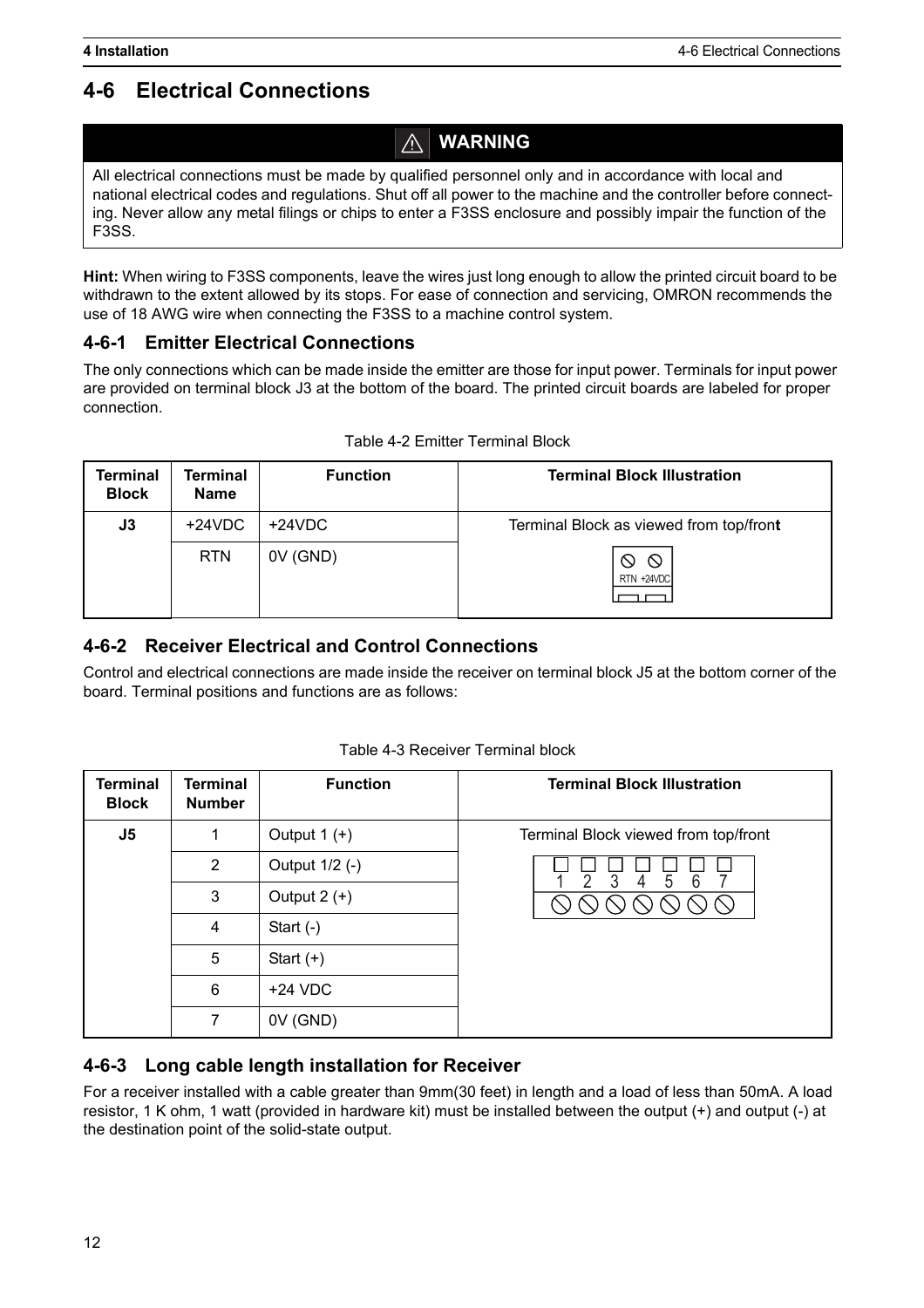### <span id="page-16-0"></span>**4-6-4 Safety Earth Connections**

Both emitter and receiver must be grounded to maintain EMC immunity. This is accomplished by attaching the safety earth wire to the inside of the emitter and receiver housing using the supplied ring lug and securing it under the supplied bolt and washer which fastens to a T-nut. A 8mm(5/16 inch) box wrench is helpful in performing this operation.

## <span id="page-16-1"></span>**4-7 Machine Control Circuit Connections**

#### **WARNING** Λ

Contact the protected machine manufacturer for assistance on how to wire a F3SS to the machine control circuit. It is critical that the F3SS be properly connected or it will not provide maximum protection to the machine operators and could result in serious injury. The machine control circuit wiring is the sole responsibility of the employer.

### <span id="page-16-2"></span>**4-7-1 Solid-state Output Connection**

This unit supplies two solid-state outputs. Each output sources (PNP) up to 0.25 Amps at 24VDC.

Each solid-state output is monitored by both internal, independent micro controllers when the outputs are in the energized state. Monitoring is accomplished by momentarily pulsing the solid-state output off for a short period. The minimum pulse width is 50 µsec and the maximum is 200 µsec. The pulse width will automatically increase with an increase in the load capacitance. This test pulse occurs approximately every two minutes. Any circuit failure will be detected and both outputs will be forced to the de-energized state. T

Solid-state outputs should be connected only to a control reliable, safety rated PLC; or a control reliable safetyrated machine control system. For a definition of control reliable, see page [1.](#page-4-5)

### <span id="page-16-3"></span>**4-7-2 Connection Method**

The following connection scheme uses both output relays to control the machine. This is the preferred wiring method for all applications.

In your machine control circuit, locate the two Machine Primary Control Elements (MPCE). The method to arrest hazardous machine motion will vary depending on the type of machine. Control methodologies include hydraulic, pneumatic, clutch and mechanical braking systems. Thus there are several variations of MPCE, including relays, contactor, solenoids and electromechanical valves.

If you are unsure of the proper connection location to use for your machine control system, contact your machine manufacturer for assistance.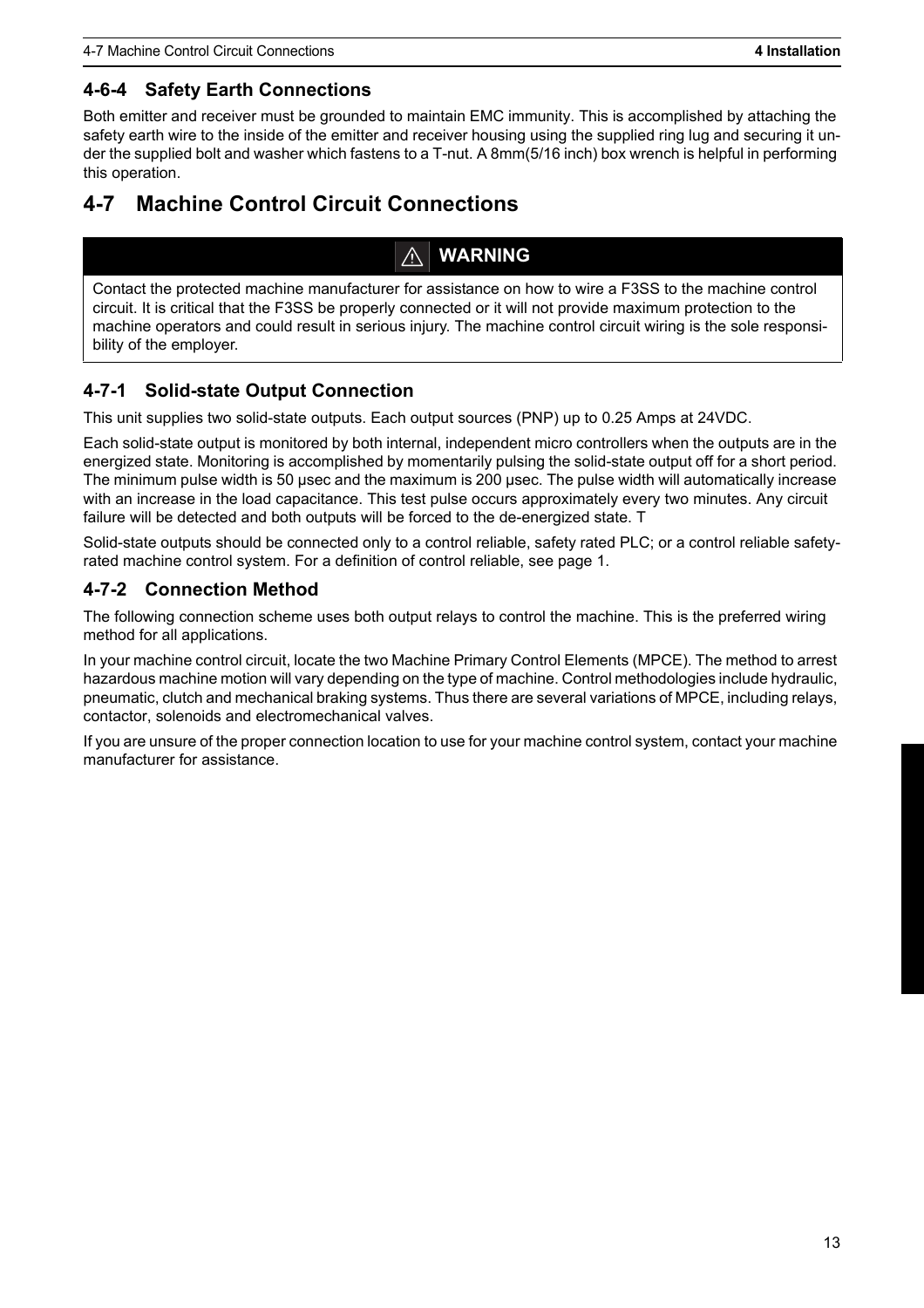

When using in Start Interlock Mode or Start/Restart Interlock Mode

Description in square parentheses indicates terminal name or terminal number. E1: 24VDC power supply (model S82K recommended)

S1: Start switch (for releasing interlock) : NC contact

MPCE1 and MPCE2: DC-driving high sensitivity contactor (model J7AN etc.)



- $\Diamond$  These relay contacts must be force guided contacts.
	- $3$  If load is less than 50 mA a resistormust be installed across the load. See page B-11.

Note: DC power supply must be isolated from the power main and other devices.

Figure 4-6 Connection Method(Start Interlock Mode or Start/Restart Interlock Mode)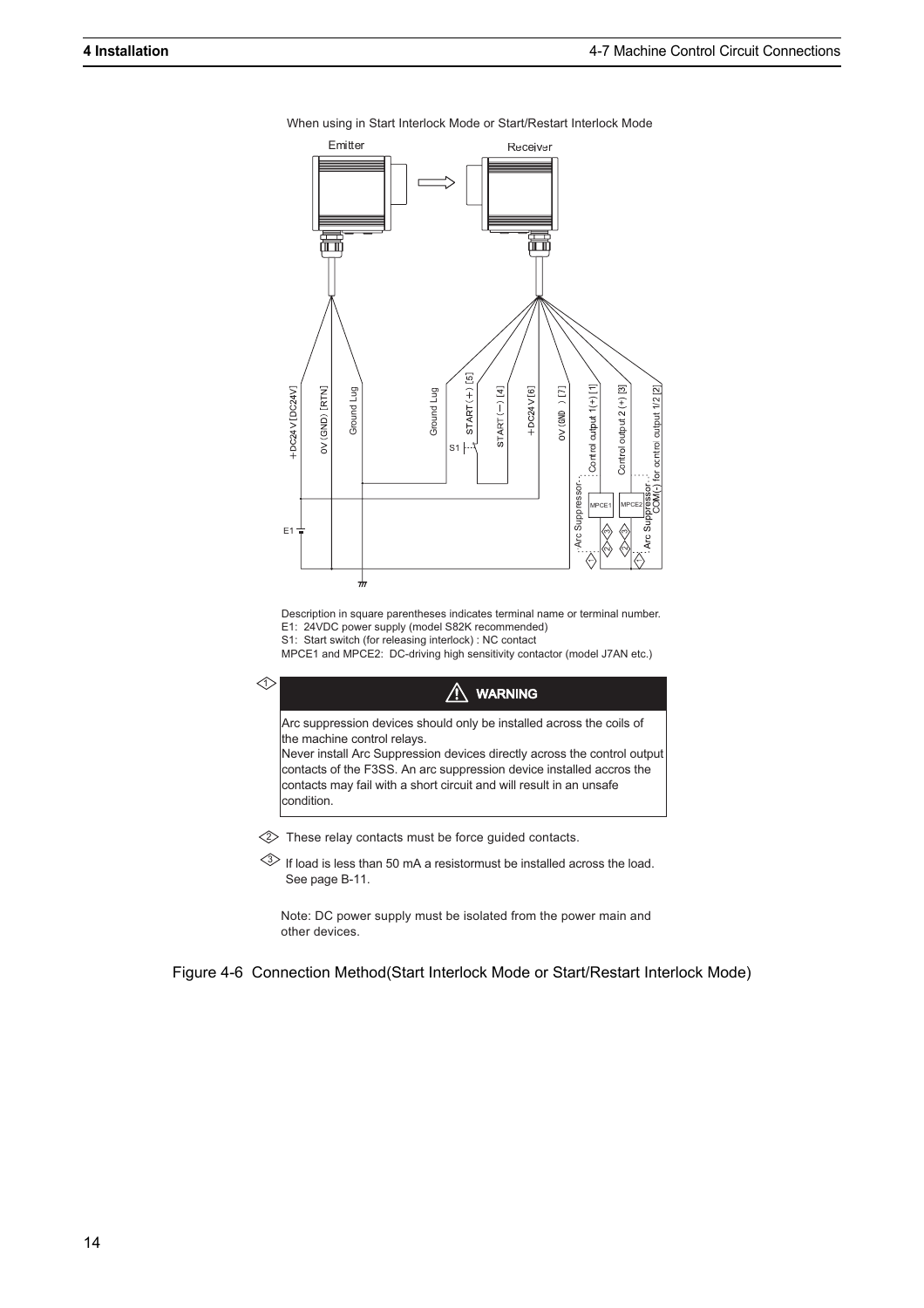#### When using in Automatic Start Mode



Description in square parentheses indicates terminal name or terminal number. E1: 24VDC power supply (model S82K recommended)





 $\Diamond$  These relay contacts must be force guided contacts.

 $\frac{3}{3}$  If load is less than 50 mA a resistormust be installed across the load. See page B-11.

Note: DC power supply must be isolated from the power main and other devices.

Figure 4-7 Connection Method(Automatic Start Mode)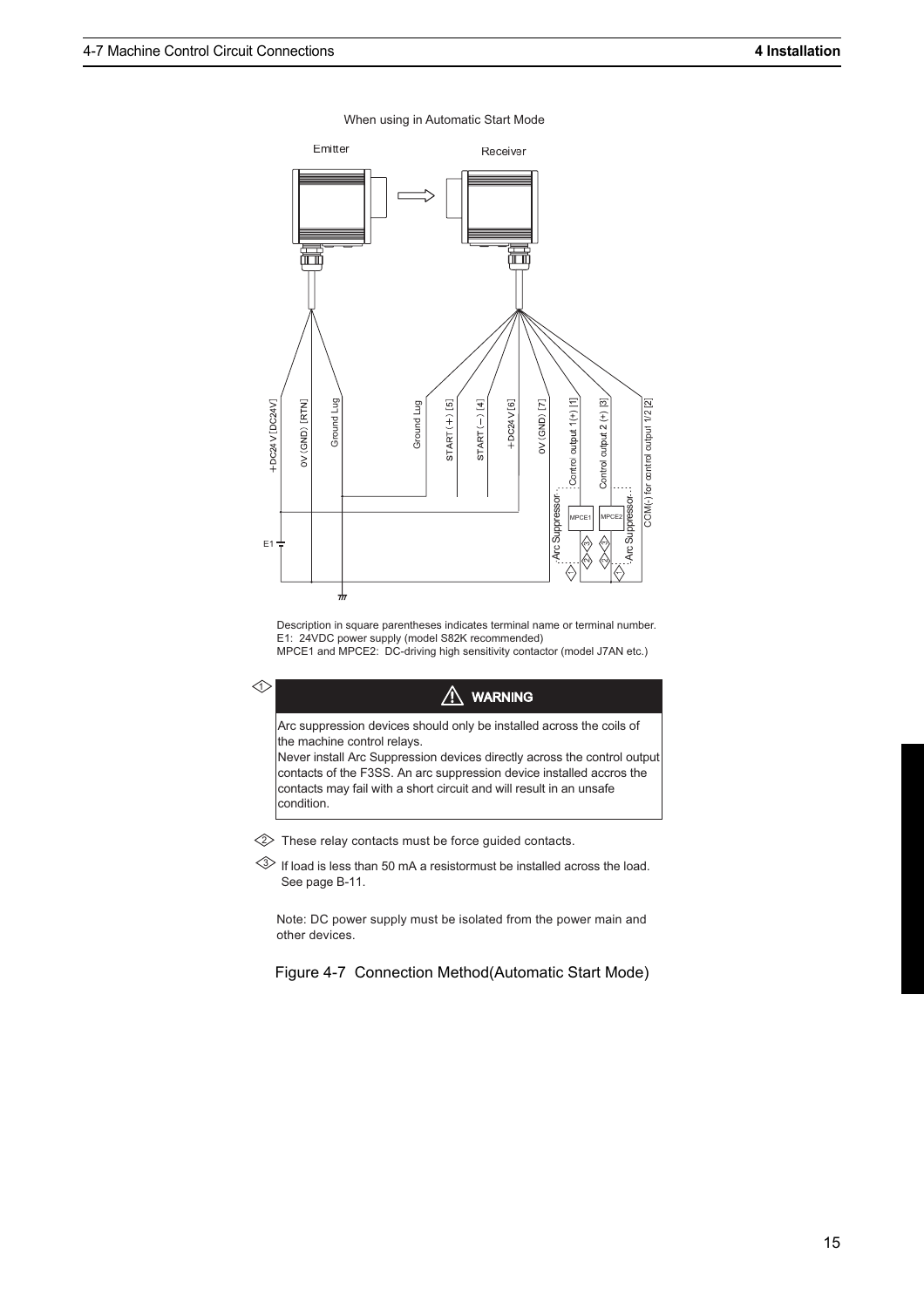

Example of connection to Type G9SA-301 Safety Relay Unit (also applicable to category 4)

Note: When connecting the F3SS and G9SA-301 models, do not use the start/restart interlock function incorporated in the F3SS model, only use the interlock function incorporated in the G9SA-301 model.

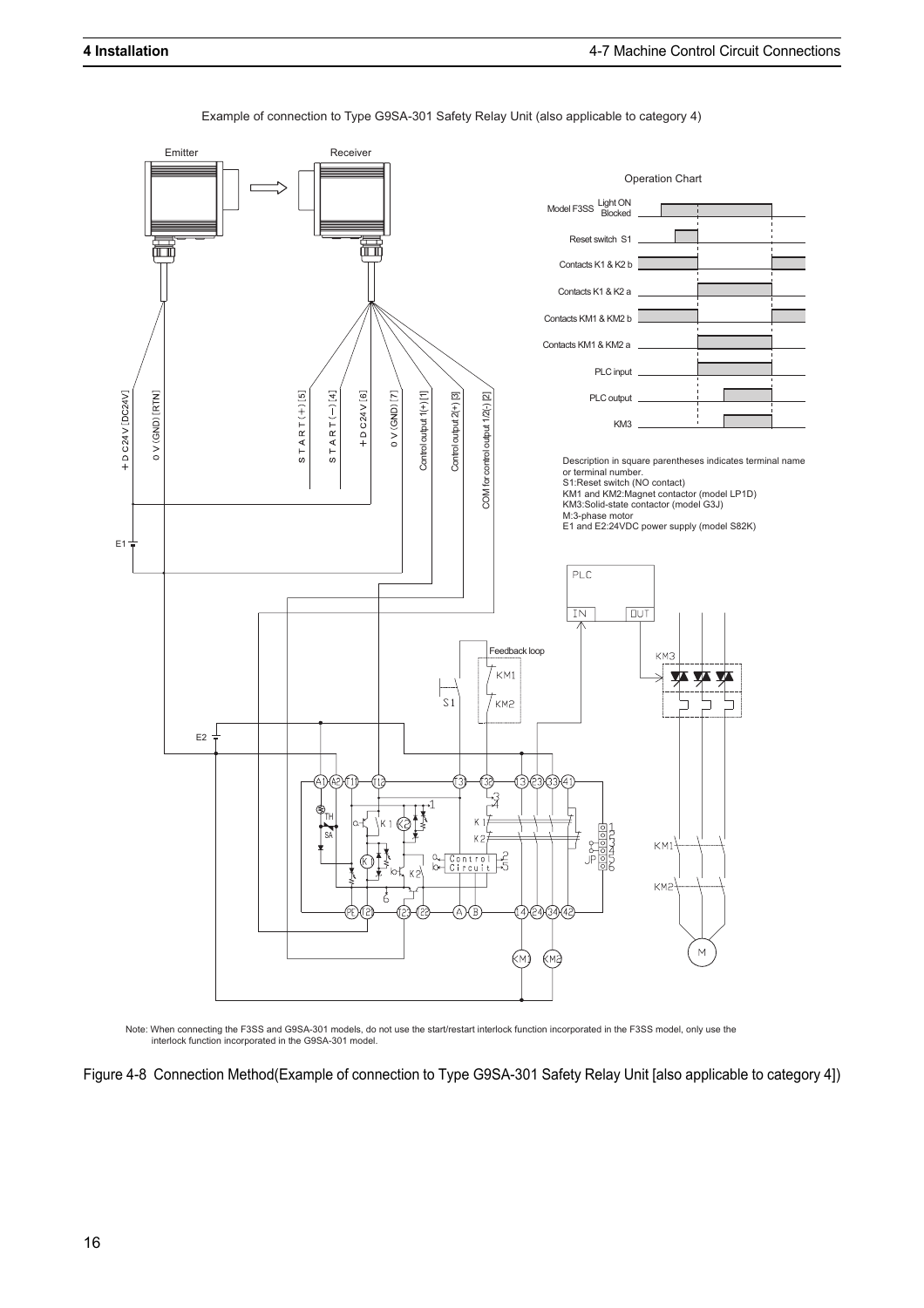## <span id="page-20-0"></span>**4-8 Physical Mounting**

### <span id="page-20-1"></span>**4-8-1 Installation of Multiple F3SS Units**



Figure 4-9 Unsafe Installation Method

<span id="page-20-3"></span>[Figure 4-9](#page-20-3) shows two emitter/receiver pairs. The pair on top is using beam code A and the pair on the bottom is using beam code B. The optical channels are indicated by solid lines. Each system is operating a different machine.

Consider the case where emitter B is obstructed. Machine 2 stops. Now emitter A switches to transmitting beam code B. This is represented by the dashed line. Machine 1 has stopped, but machine 2 has restarted, because of the optical path created by the dashed line. If two F3SS systems are installed this way, they need to control the same machine.

The preferred option is to install them so that there is no optical path corresponding to the dashed line. That could be done with the installation shown in [Figure 4-10.](#page-20-4)



Figure 4-10 Preferred Mounting Orientation

<span id="page-20-4"></span><span id="page-20-2"></span>This installation doesn't allow either receiver to see light from two emitters, making it a safe installation.

### **4-8-2 Reflective Surface Interference**

Reflective surfaces (e.g. shiny metal, glossy paint, foil, plastic) near the infrared beam can create two paths to the receiver. Install a F3SS system so that there are no reflective surfaces within the beam angle of the emitter and receiver.

The formula for determining the safe distance from a reflective surface is:

 $d = R/2$ (tan 2a)

Where:

d = minimum distance to reflective surface

R = distance between emitter and receiver

```
a = half angle of F3SS (2.5°, for distances > 3 m(9.8 ft.))
```
Example:

 $R = 30m$ 

 $d = 30/2$ (tan 2(2.5°))

- $= 15$  tan  $5^\circ$
- $= 15(0.0875)$
- $= 1.3$  m(4.37 ft.)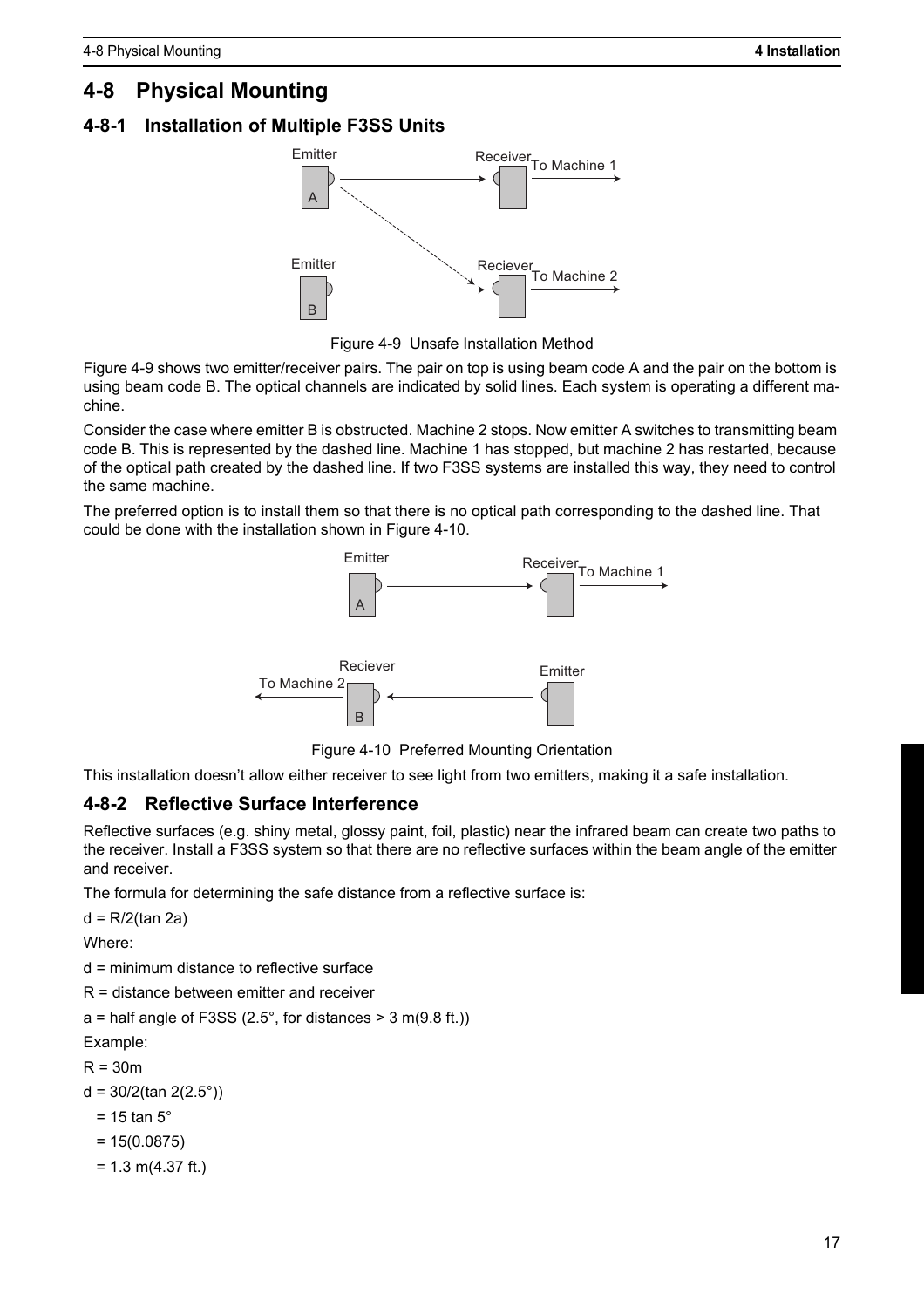The following four figures illustrate correct and incorrect mounting for reflective surfaces.



Figure 4-11 Example of correct mounting with proper alignment.

In this example, the interruption of the beam is clearly detected. The reflective object is outside of the beam angle.



Figure 4-12 Example of Unsafe mounting

The interruption of the beam is not detected because of reflection. The reflective object is inside the beam angle.





Interruption of the beam is not detected because of reflection. Reflective surfaces interference may also appear above and below the sensing beam.



Figure 4-14 Worst Case Alignment example

This shows minimum distance from reflective surface x to one side of the beam center line.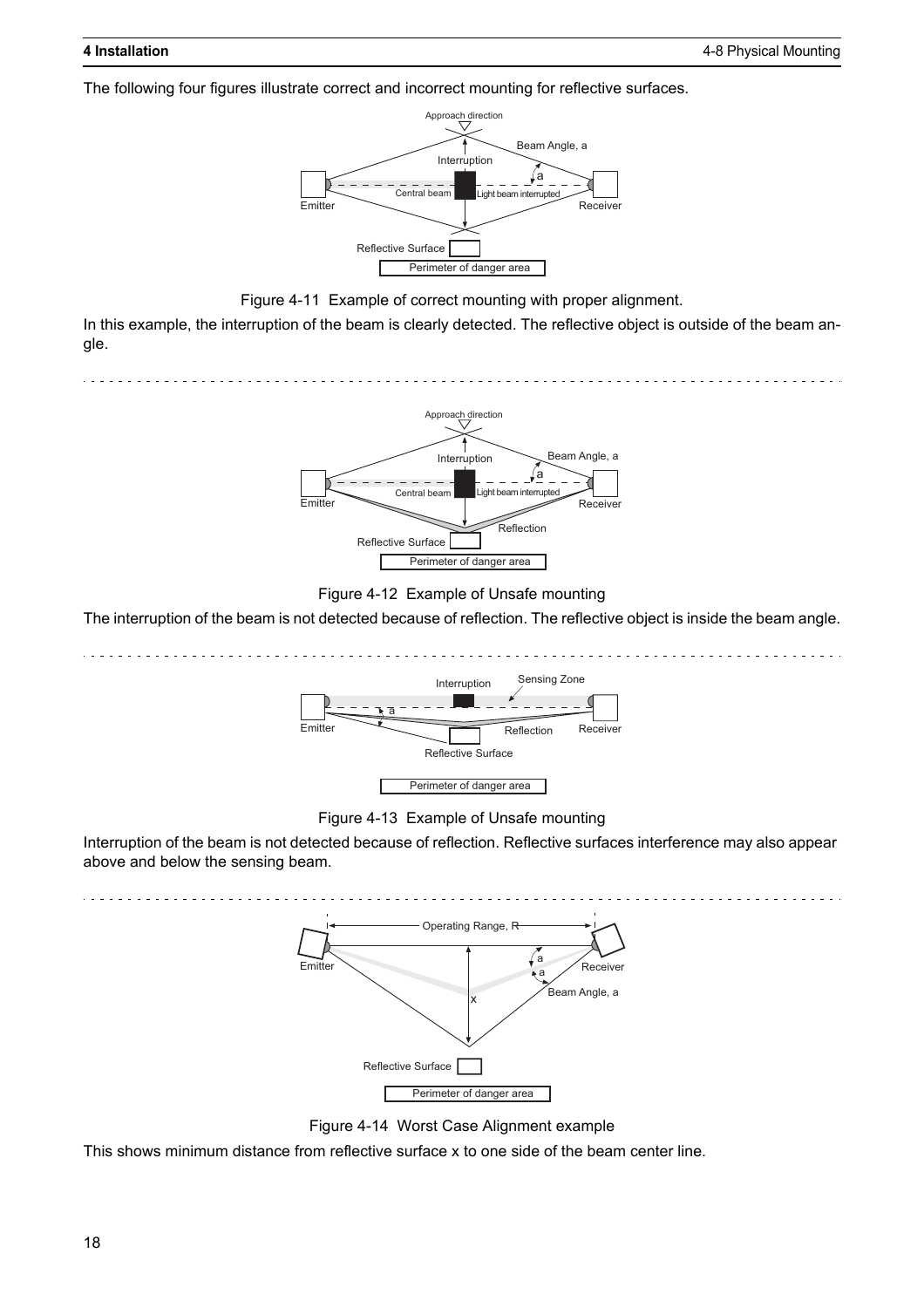### <span id="page-22-0"></span>**4-8-3 Bracket Mounting Points**

The bracket included with the F3SS is designed to offer a wide range of mounting options and can be attached either to the bottom of the emitter and receiver (allowing the widest range of adjustment) or directly to the back cover of either unit.

## **WARNING**

Misalignment may increase reflective surface interference. Physical alignment of the emitter and receiver should be performed carefully upon installation, and checked periodically thereafter.



Figure 4-15 Mounting Bracket

#### <span id="page-22-1"></span>**4-8-4 Alignment**

Two aids have been provided on the F3SS to assist with long-range alignment.

A "gunsight" device has been designed into the top of the emitter and receiver housing to aid in physical alignment.

Additionally, the receiver has an amber-color visible alignment indicator which provides the following informational.

| If the amber light is: | This indicates:                  |
|------------------------|----------------------------------|
| Steady On              | <b>Strong Signal</b>             |
| <b>Flashing</b>        | Weak Signal                      |
| Off                    | Out of Alignment or beam blocked |

| Table 4-4 Alignment indicator light |  |
|-------------------------------------|--|
|                                     |  |

**Note:** Where used with mirrors it is recommended to use the optional laser alignment tool, F39-LLK, to ease alignment.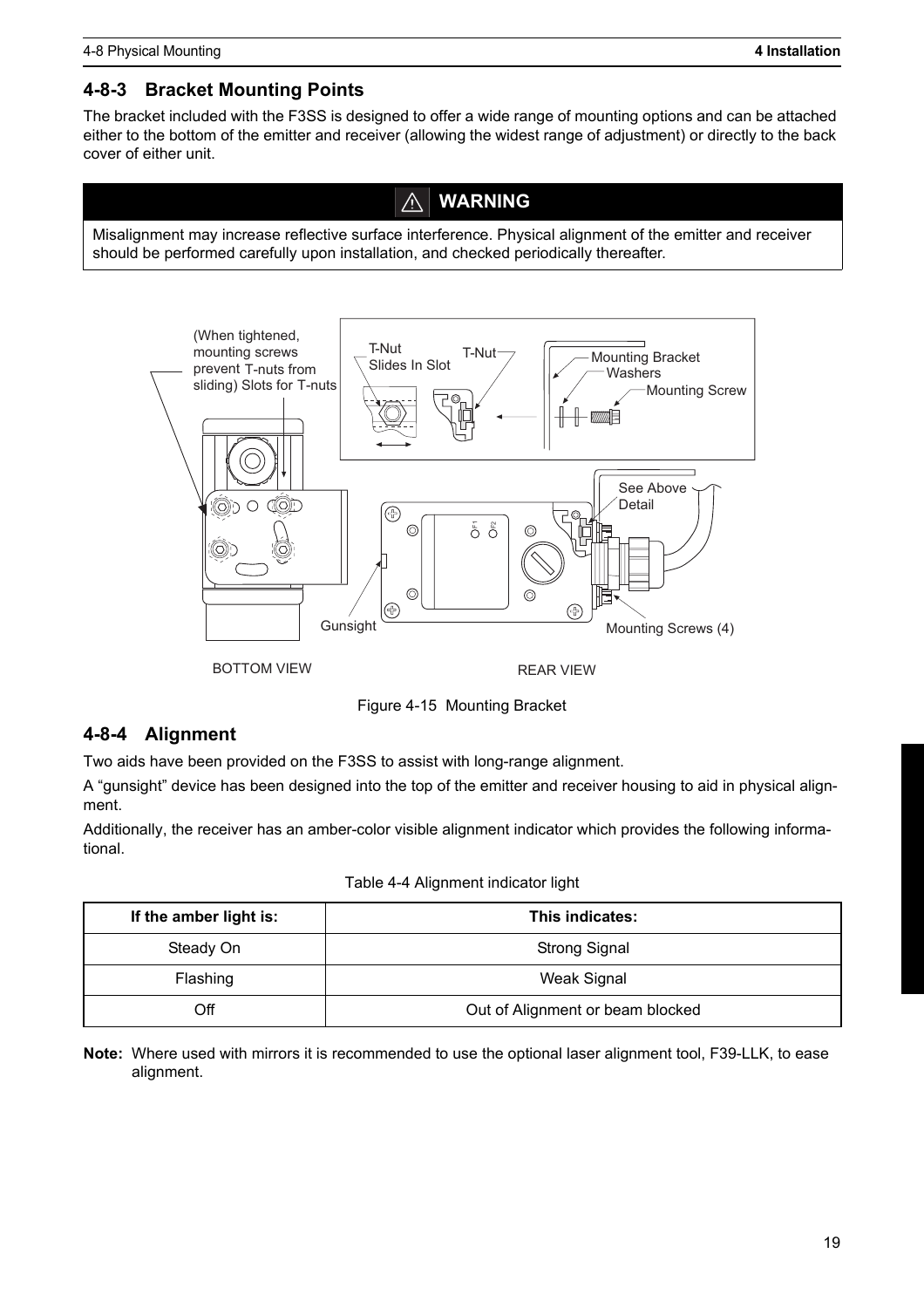## <span id="page-23-0"></span>**5 Troubleshooting and Maintenance**

## <span id="page-23-1"></span>**5-1 Troubleshooting**

Two diagnostic indicators labeled F1 and F2 are located on the back cover of the receiver. These indicators will flash a discrete number of flashes to indicate the possible source of a problem. Only those codes which can assist the user in correcting a fault are listed in the following text.

| <b>Number of Flashes</b><br>on F1 or F2 | <b>Fault Description</b>                                                   | <b>Suggested Solution</b>                                              |
|-----------------------------------------|----------------------------------------------------------------------------|------------------------------------------------------------------------|
|                                         | More than one valid transmit code<br>detected by receiver                  | Check codes of adjacent systems. Set<br>to different codes             |
| $2$ or $9$                              | Code or mode not valid at power up                                         | Check settings on internal DIP<br>switches. Set to valid setting.      |
| 3                                       | Any DIP switch changed after power<br>applied. Invalid DIP switch setting. | Check DIP switch settings. Remove<br>and reapply power.                |
| 5                                       | Output relay not properly responding.                                      | Check output relays. If replacement is<br>needed return unit to OMRON. |
| All Other codes                         | Fault is not user serviceable.                                             | <b>Consult OMRON</b>                                                   |

#### Table 5-1 Troubleshooting with F1 and F2 flashing indicators

## <span id="page-23-2"></span>**5-2 Maintenance**

The Checkout Procedure (Appendix B) should be performed at least every three months or more frequently depending on machine usage. Only qualified personnel should perform the procedure. Inspection logs should be kept with the machine records.

Oil, dust and grease can build up on the plastic lens of the emitter and receiver and can affect operation of the F3SS. A periodic cleaning will prevent these problems. Clean the lenses with a mild detergent or glass cleaner. Use a clean, soft, lint-free cloth or wipe to dry. Painted surfaces may be cleaned with a mild degreasing cleaner or detergent.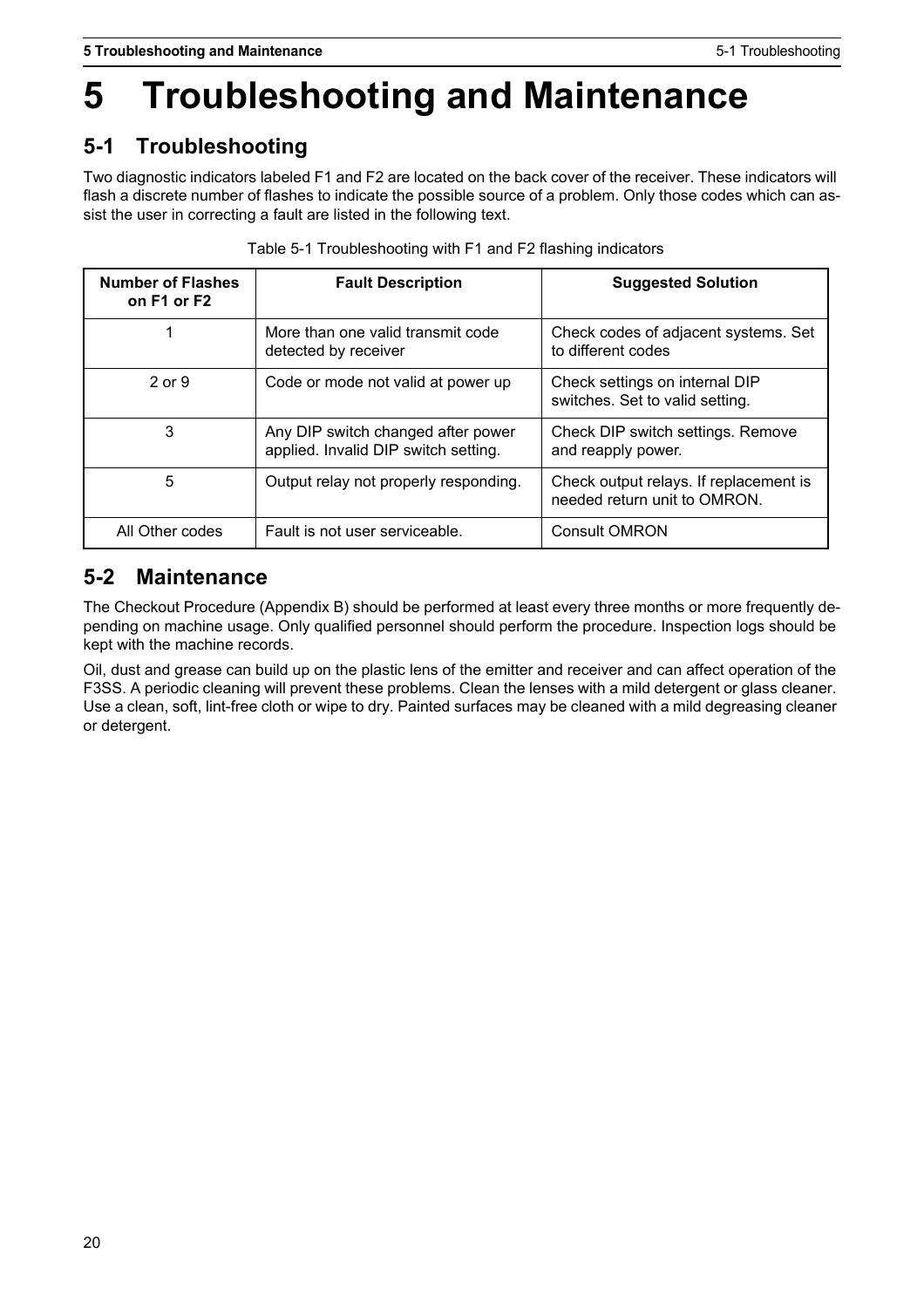## <span id="page-24-0"></span>**6 Accessories**

## <span id="page-24-1"></span>**6-1 Accessories**

Table 6-1 Accessories for F3SS

| <b>Model Number</b> | <b>Description</b>                              |  |
|---------------------|-------------------------------------------------|--|
| F39-MSG             | <b>Front Surface Glass Mirror</b>               |  |
| F39-MSS             | <b>Polished Stainless-steel Mirror</b>          |  |
| F39-LM45            | Bracket for mounting above mirrors at 45° angle |  |
| F39-LLK             | Laser Alignment Tool                            |  |
| F39-LSP             | Mounting kit for F3SS sensor                    |  |
| F39-LA              | Mounting kit for F39-MSG or F39-MSS mirror      |  |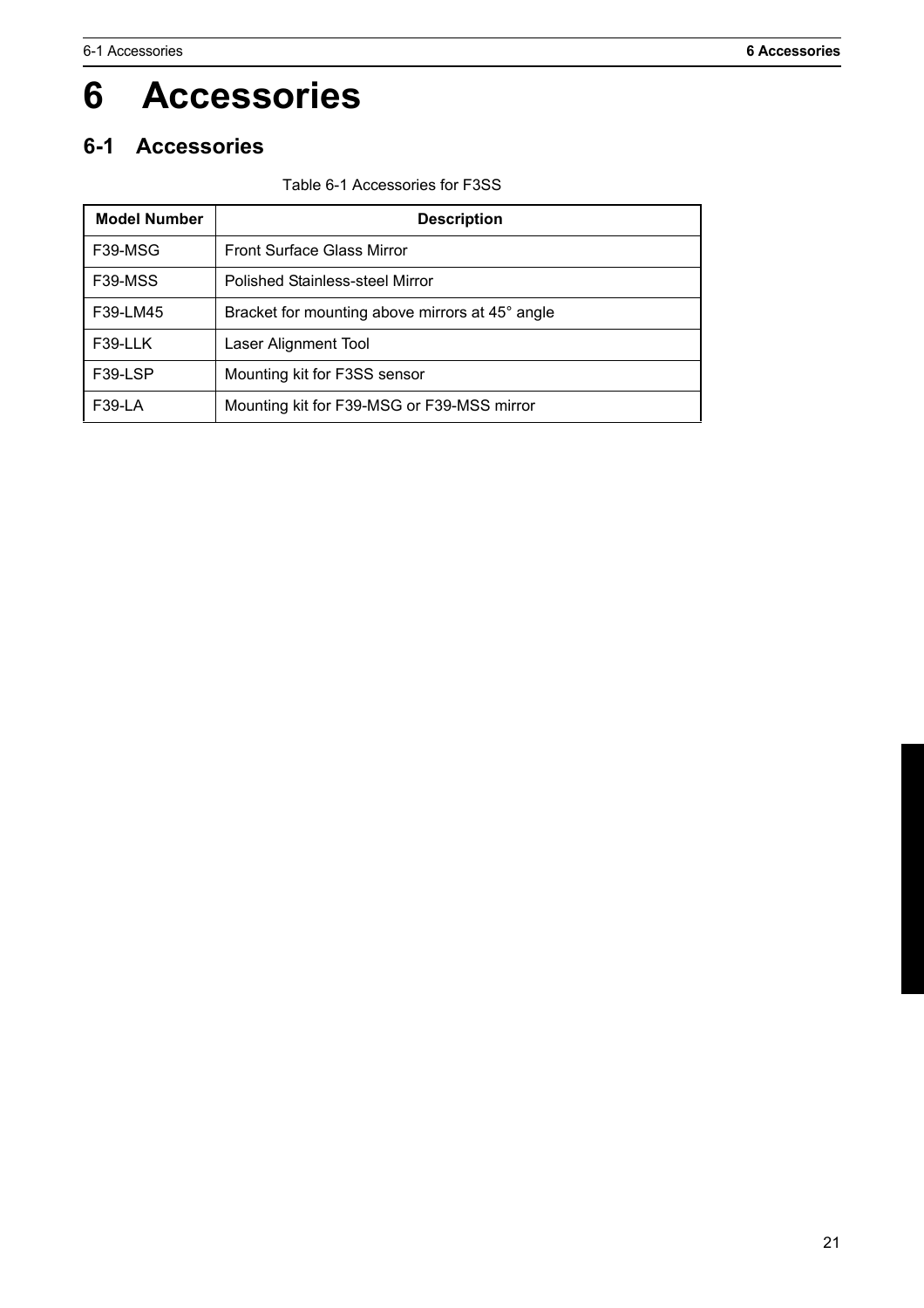## <span id="page-25-0"></span>**Appendix A —Test Procedures**

## <span id="page-25-1"></span>**A-1 Tests To Perform**

The following tests must be performed at installation and after any maintenance, adjustment, repair or modification to the F3SS or the machine. Testing ensures that the F3SS and the machine control system work properly to stop the machine. Failure to test properly could result in serious injury to personnel.

The following Test Procedure must always be performed by qualified personnel after the mounting, alignment and wiring steps are completed and before the F3SS is used to control the machine. To test the F3SS, use an opaque object of the appropriate size.

| <b>Item</b>                                                                                                                                                                                                                                                                                                                                                                              | <b>Condition</b>              | <b>Comments</b> |
|------------------------------------------------------------------------------------------------------------------------------------------------------------------------------------------------------------------------------------------------------------------------------------------------------------------------------------------------------------------------------------------|-------------------------------|-----------------|
| 1. Disable the machine to be guarded. Turn power on to the F3SS.                                                                                                                                                                                                                                                                                                                         | $\square$ Pass<br>$\Box$ Fail |                 |
| 2. Visually inspect the machine to ensure that entry to the hazardous area<br>is only through the F3SS sensing beam. If not, additional guarding includ-<br>ing mechanical barriers may be required. Verify that all additional guarding<br>devices and barriers are installed and operating properly.                                                                                   | $\square$ Pass<br>$\Box$ Fail |                 |
| 3. Verify that the mounting distance of the F3SS is equal to or greater than<br>the calculated maximum safe distance from the point of hazardous opera-<br>tion.                                                                                                                                                                                                                         | $\square$ Pass<br>$\Box$ Fail |                 |
| 4. Check for signs of external damage to the F3SS, the machine and the<br>electrical cables and wiring. If any damage is found, lockout the machine<br>and report to the supervisor.                                                                                                                                                                                                     | $\square$ Pass<br>$\Box$ Fail |                 |
| 5. Next, interrupt the sensing beam with a proper size test object to check<br>the effectiveness of the F3SS. Verify that the red indicator is on and the<br>green indicator is off while the test object is anywhere in the sensing beam.<br>Also, watch for any unprotected access to the danger point.                                                                                | $\square$ Pass<br>$\Box$ Fail |                 |
| 6. Start the machine. While the machine is in motion, interrupt the sensing<br>beam with a test object. The machine should stop immediately. Never<br>insert the test object into the dangerous parts of the machine. With the<br>machine at rest, interrupt the sensing field with the test object. Verify that<br>the machine will not start with the test object in the sensing beam. | $\square$ Pass<br>$\Box$ Fail |                 |
| 7. Make sure that the braking systems working properly. If the machine<br>does not stop fast enough, adjust the braking system or increase the dis-<br>tance from the sensing beam to the point of operation hazard.                                                                                                                                                                     | $\square$ Pass<br>$\Box$ Fail |                 |
| 8. If the safety devices or the machine fails any of these test, do not run the<br>machine. Immediately tag or lockout the machine to prevent its use and<br>notify the supervisor.                                                                                                                                                                                                      | $\square$ Pass<br>$\Box$ Fail |                 |

Comments:

 $\ddot{\phantom{a}}$ 

#### **WARNING** Λ

The F3SS should be tested by breaking the beam at least once per shift or every 24hours at minimum.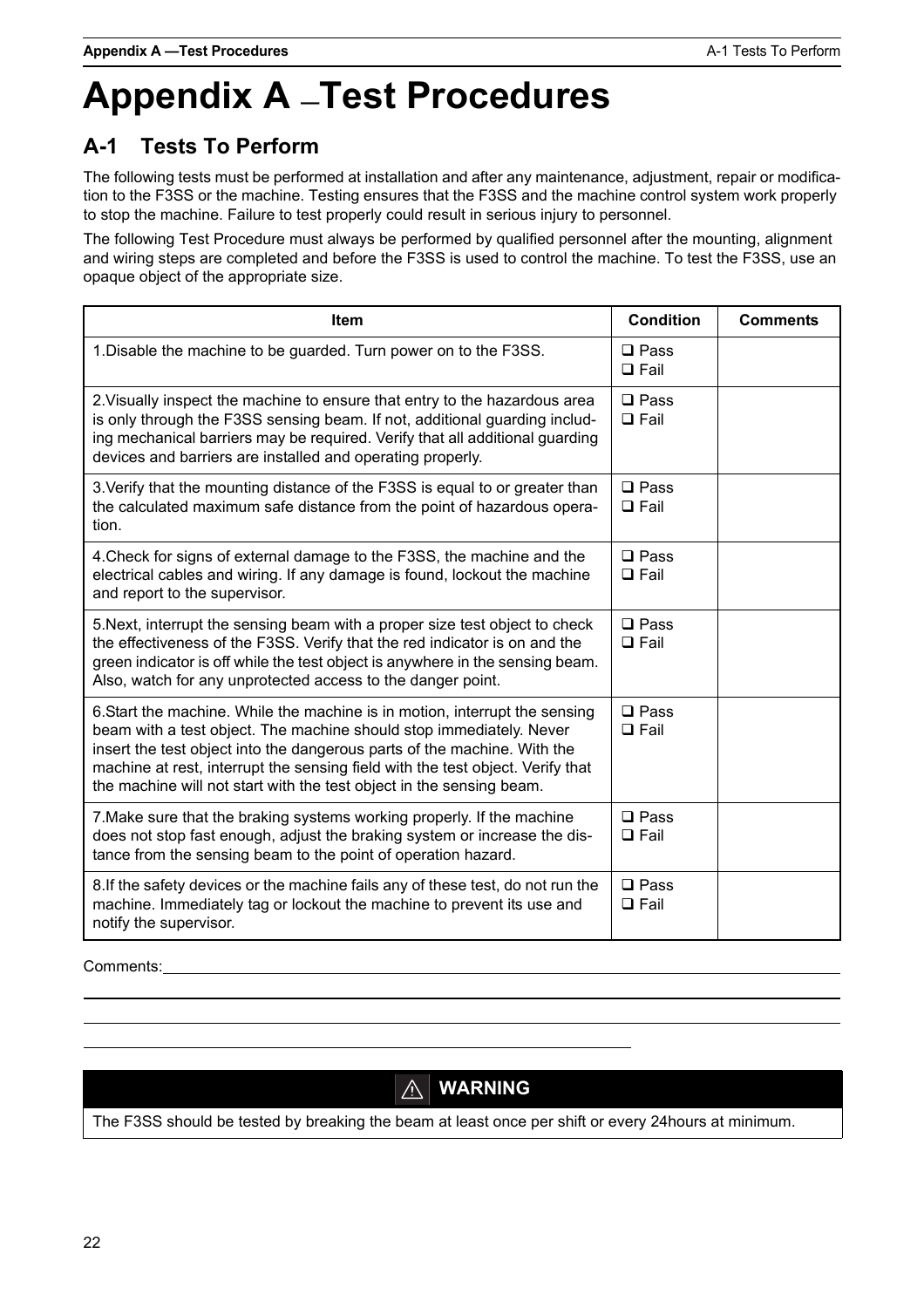## **WARNING**

If the F3SS and machinery did not function exactly as described in the Test Procedure, do not operate the machinery. If the machine safety devices, braking systems and controls do not operate properly, they cannot stop hazardous machine motion. Serious injury to personnel could result.